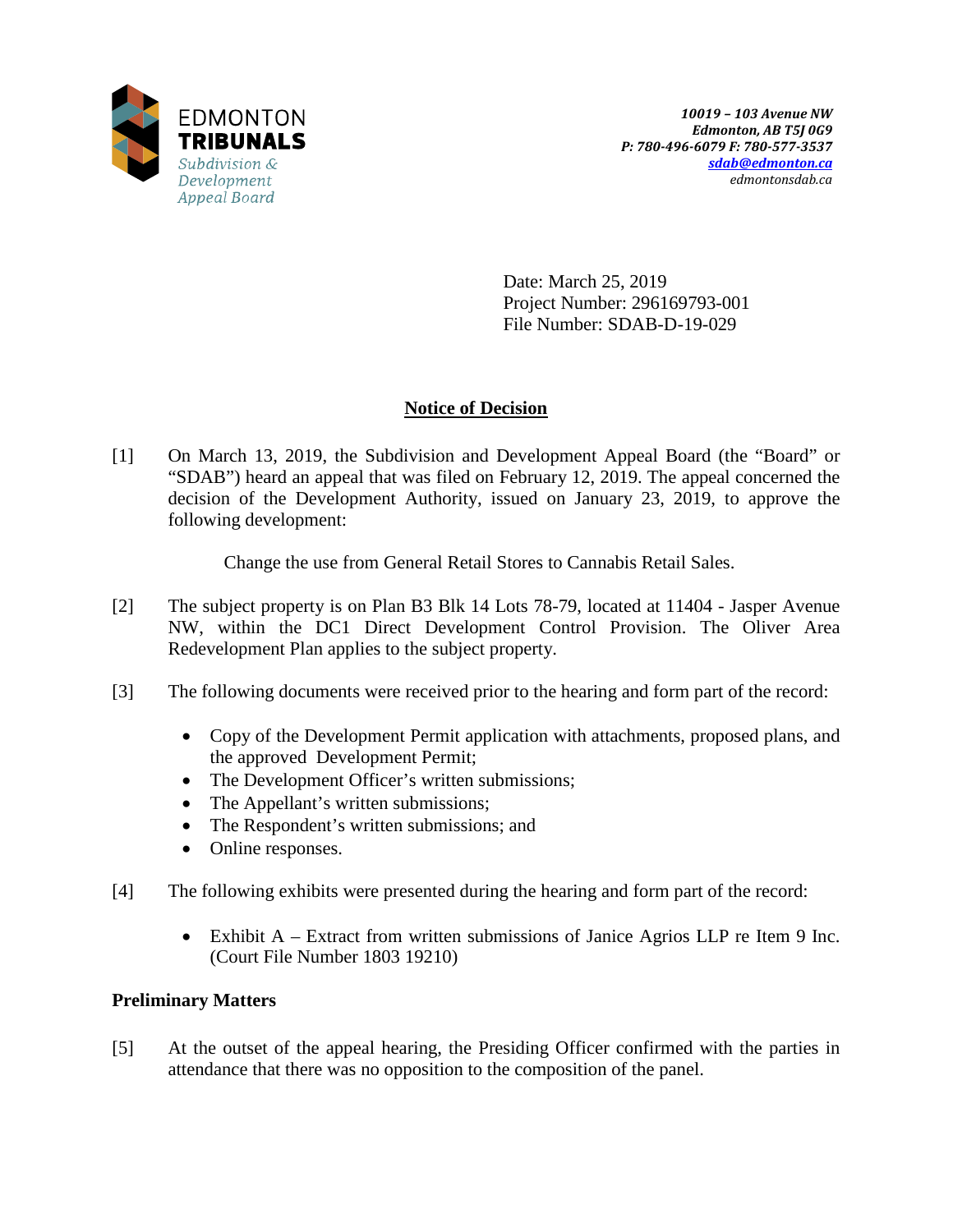- [6] The Presiding Officer referred all parties to Section 685(4) of the *Municipal Government Act*, RSA 2000, c M-26 (the "*MGA*") which outlines the Board's authority regarding appeals in Direct Control Districts. He also referred all parties to the following Court of Appeal Decision: *McCauley Community League* v. *Edmonton (City)*, 2012 ABCA 86.
- [7] The Presiding Officer outlined how the hearing would be conducted, including the order of appearance of parties, and no opposition was noted.
- [8] The appeal was filed on time, in accordance with Section 686 of the *MGA*.

#### **Summary of Hearing**

- *i) Position of the Appellant, Fire and Flower Inc.*
- [9] Mr. K. Wakefield of Dentons and Mr. M. Anderson of Fire and Flower spoke on behalf of the Appellant. Ms. L. Holmes of Fire and Flower was also present.
- [10] Mr. Wakefield referred to an application that Janice Agrios (legal counsel for the Respondent in today's appeal) had made to the Court of Queen's Bench seeking mandamus regarding another Cannabis Retail Sales application that involved Fire and Flower. The mandamus application was made on behalf of her client, Item 9, who had submitted a fully compliant development permit application which was refused as they were behind Fire and Flower in the lottery system. Fire and Flower had received an approved permit but a variance had been granted in the separation distance from a school. The court decided that the SDAB was the appropriate forum for dealing with the matter and judicial review and prerogative writs were generally speaking not to be used in these circumstances. Mr. Wakefield therefore submits that the SDAB is the proper forum to decide on the legitimacy of the City's process in the case before it today.
- [11] Three Development Permit applications are relevant to today's appeal:
	- a. Canndara Canada Inc. (11404 Jasper Avenue) (today's Respondent)
	- b. Happy Buddha & Co.  $(11641 \text{Jasper Avenue})$
	- c. Fire and Flower (11516 Jasper Avenue) (today's Appellant)
- [12] The Development Authority determined that Canndara Canada and Happy Buddha's applications were received first and second therefore approved permits were issued to them. As a result, Fire and Flower's permit application was refused due to a deficiency in the required separation distance from another Cannabis Retail Sales location. Fire and Flower's refusal is not before this Board today. While the Appellant had requested that all three appeals be heard together, the Happy Buddha and Fire and Flower Appeals will not come before the Board until April 11 due to scheduling availability of the parties.
- [13] The Development Officer did not follow the directions of council by designing a flawed process for submitting, accepting and reviewing appeals. The midnight filing process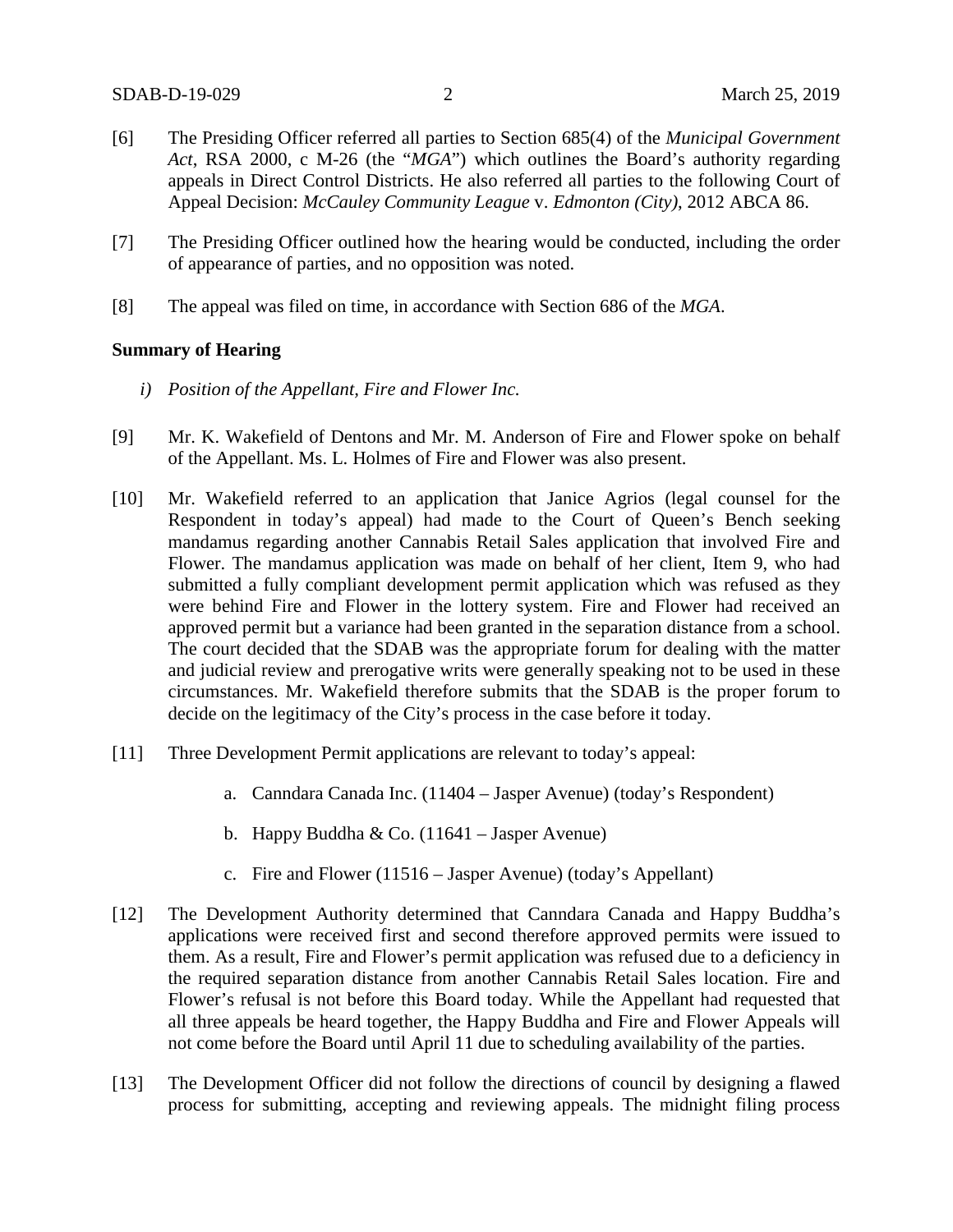turned into a lottery without oversight and it was a City of Edmonton e-mail server that decided who filed first. Information obtained as a result of a FOIP request confirmed that Ms. Vander Hoek, a City of Edmonton planner, was aware that there would be multiple applications and that she had concerns about the proposed e-mail application filing system.

- [14] In the summer of 2018, Fire and Flower submitted a re-zoning application for 11512 /14 Jasper Avenue to allow Cannabis Retail Sales in this Zone. It was not until September 17, 2018 that Ms. Vander Hoek advised them that City administration had decided to take the lead in re-zoning the Oliver Area 8 DC1 due to a significant number of interested parties. The proposed re-zoning application was to go for first and second readings at City Council on October 22, 2018, but would be referred to the Edmonton Metropolitan Region Board prior to the third and final reading. This could take an additional two to three months.
- [15] On October 16, 2018, Fire and Flower was advised by Ms. Vander Hoek that the City had changed their position and that the re-zoning would pass third reading on October 22, 2018 and that applications for Cannabis Retail Sales Development Permits would be accepted the following day (October 23, 2019) starting at 12:00:01 (midnight) by email to cannabislegalization @edmonton.ca.
- [16] On October 16, 2018, Fire and Flower sent a request to this e-mail address seeking clarification of the exact process and to ensure there were no technical glitches. A reply was received from Mr. C. Chan confirming that the information provided by Ms. Vander Hoek was correct but a different e-mail address was provided for submitting the Cannabis Retail Sales permit applications: cannabisdevelpmentpermitedmonton.ca. Fire and Flower was never informed that submissions to the original e-mail address provided, [cannabislegalization@edmonton.ca](mailto:cannabislegalization@edmonton.ca) would not be accepted. Due to the uncertainty, Fire and Flower sent their application to both email addresses to ensure compliance.
- [17] Fire and Flower had made a request to synchronize their server clocks with those of the City and to have their application pre-cleared. These requests were refused and they were advised that the City's time clocks were simply synchronized to Google or Microsoft. Fire and Flower was requested not to inundate the City servers with multiple e-mail submissions.
- [18] The Appellants referred to Tab 15 of their submission which contained server records from the City of Edmonton showing the incoming e-mails slightly before and after midnight on October 23, 2018. Submissions by Permit Experts on behalf of Fire and Flower received at 11:59:52 and 11:59:54 were rejected because they came in slightly before midnight and because they were sent to [cannabislegalization@edmonton.ca,](mailto:cannabislegalization@edmonton.ca) the original e-mail address provided. These e-mails should have been accepted in light of the refused request to synchronize server clocks – they would have been within the margin of error.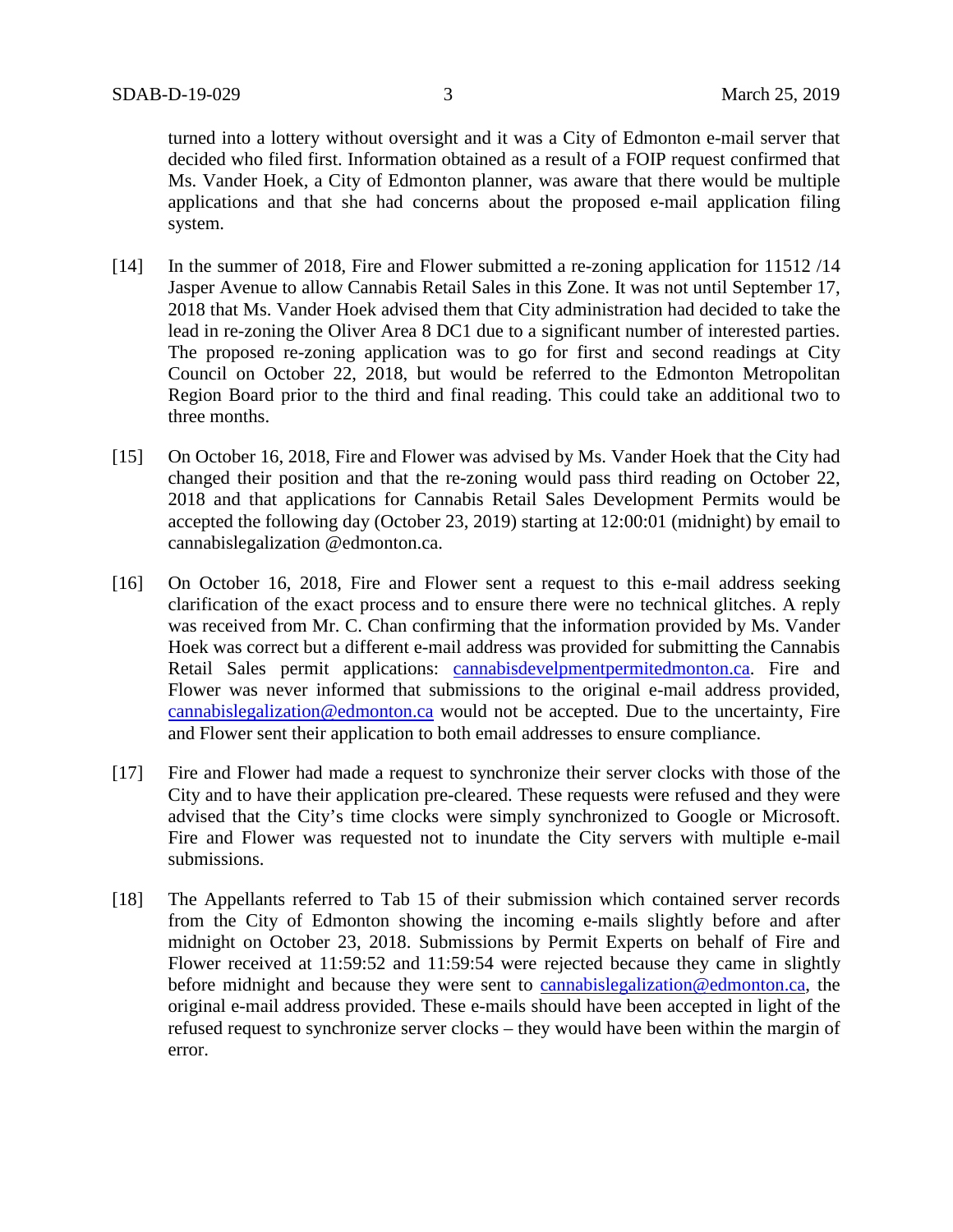- [19] The Canndara application came in one second after midnight. This application was accepted by the City of Edmonton under their process and resulted in a Development Permit being issued. Another application submitted by Fire and Flower was received by the City at six seconds after midnight; however, this one was not accepted because it was sent to the original e-mail address provided, [cannabislegalization@edmonton.ca.](mailto:cannabislegalization@edmonton.ca)
- [20] Of all of the submissions received by the City within 30 minutes, 39 were submitted by the Respondent which suggests that some automated methods were used, impacting the fairness of the process. Fire and Flower respected the City's request not to inundate their inbox with messages and therefore submitted no more than a handful of applications. Either the Respondent had not received similar instructions or they were allowed to proceed with multiple submissions which increased their number of chances. Submitting such a large number of applications can clog up the server, affecting other applicants. This was not an appropriate application intake process in a hotly contested area.
- [21] Five parties submitted Cannabis Retail Sales applications for locations along Jasper Avenue between 114 Street and 118 Street. The order of receipt of these applications is of paramount importance as that determines which applicants are entitled to receive a development permit due to required separation distances.
- [22] Fire and Flower were advised via e-mail on January 23, 2019 that development permits would be issued to Canndara and Happy Buddha. Lisa Holmes of Fire and Flower subsequently filed appeals on the two approved permits as well as their own refused permit. Fire and Flower submits that Canndara's application, before us today, was improperly approved for the following reasons:
	- 1. The triage process adopted by the Development Authority for the consideration of development permit applications was not authorized by law;
	- 2. The triage process adopted by the Development Authority for the consideration of development permit applications was not reasonably and fairly implemented;
	- 3. The triage process adopted by the Development Authority for the consideration of the development permit application was an improper exercise of the Development Authority's discretion;
	- 4. The Development Authority misled the Appellant with respect to the proper email address to which development applications were to be sent;
	- 5. The development application was wrongly considered by the Development Authority before the development application of the Appellant;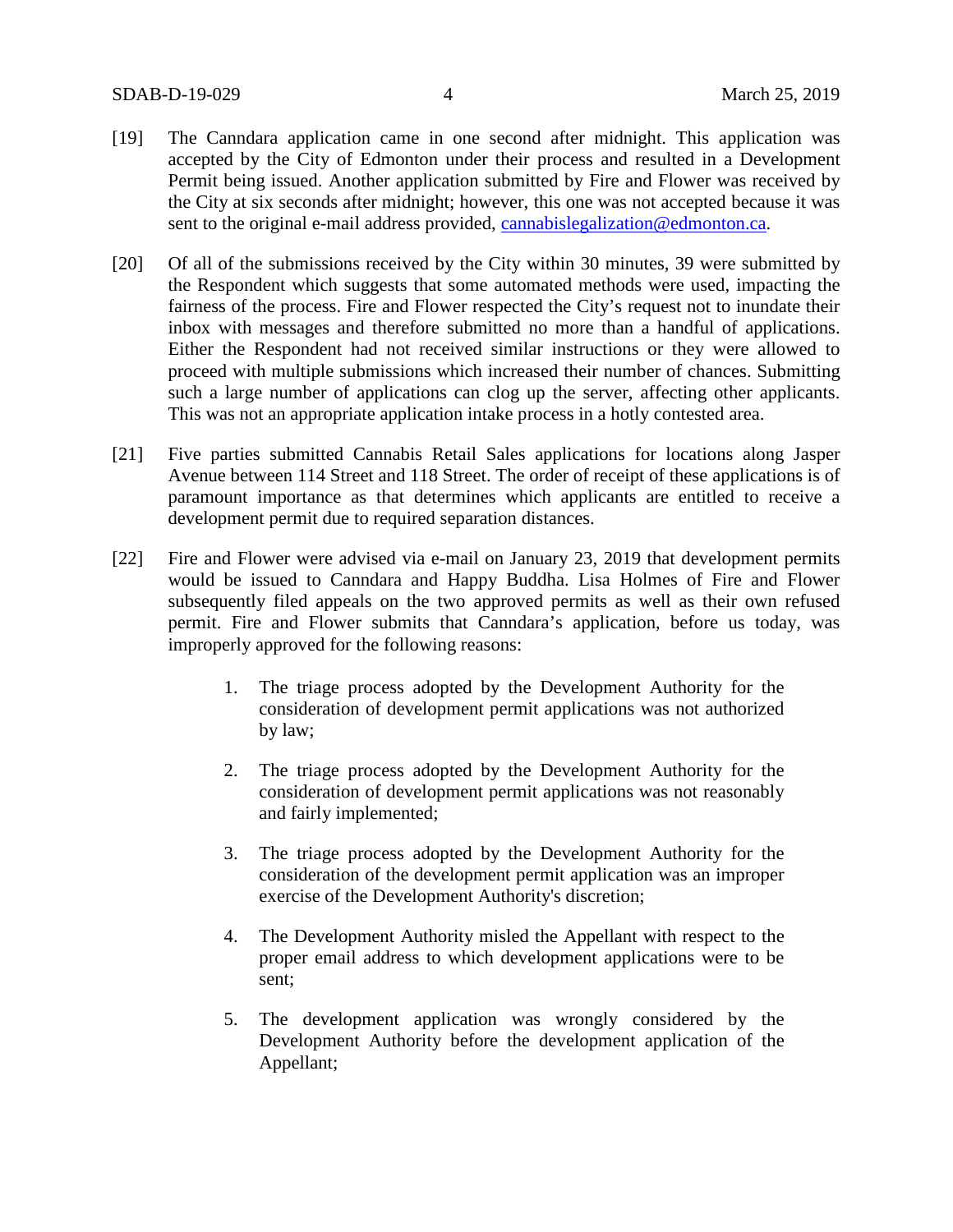- 6. The development permit application was non-compliant and incomplete; in particular, it did not include the narrative required under section 710.5 of the *Edmonton Zoning Bylaw 12800*.
- 7. Development permit was deemed refused pursuant to Section 684 of the *Municipal Government Act* by reason of the passage of more than 40 days from the development authority's Notice of Completeness dated October 26, 2018.
- [23] Mr. Wakefield referenced legislation relevant to today's appeal from the *Edmonton Zoning Bylaw* and the *MGA*.
- [24] Section 69 of the *Edmonton Zoning Bylaw* deals with Special Land Use Provisions and Section 69.1 states:

The Special Land Use Provisions apply to the Uses listed in any Zone or Direct Control Provision in which they are located. They shall take precedence and be applied in addition to the requirement of the Zone, except where a Zone, Direct Control Provision or Overlay specifically excludes or modifies these provisions with respect to any Use.

[25] Section 710 of the *Edmonton Zoning Bylaw* is a Direct Development Control Provision and 710.5(1) states:

> In addition to the information normally required for a Development application under this Bylaw, the applicant shall submit all information specified in an applicable Area Redevelopment Plan or Area Structure Plan and a narrative explaining how the proposed Use or development would be consistent with the intent of the Provision.

- [26] It is their understanding that the Respondent's application did not include the required narrative and therefore should not have been accepted. While they acknowledge that there is the ability to issue a waiver as per Section 11 of the Bylaw, there is no mention of such a waiver being issued on Canndara's approved development permit.
- [27] Bylaw 18573 was the re-zoning of the area along Jasper Avenue between 110 Street NW and 121 Street NW (Oliver) and Bylaw 18572 added Cannabis Retail Sales as a listed Use to the Oliver Area Redevelopment Plan.
- [28] Section 640 of the *MGA* directs municipalities regarding Land Use Bylaws.

640(1) A land use bylaw may prohibit or regulate and control the use and development of land and buildings in a municipality;

…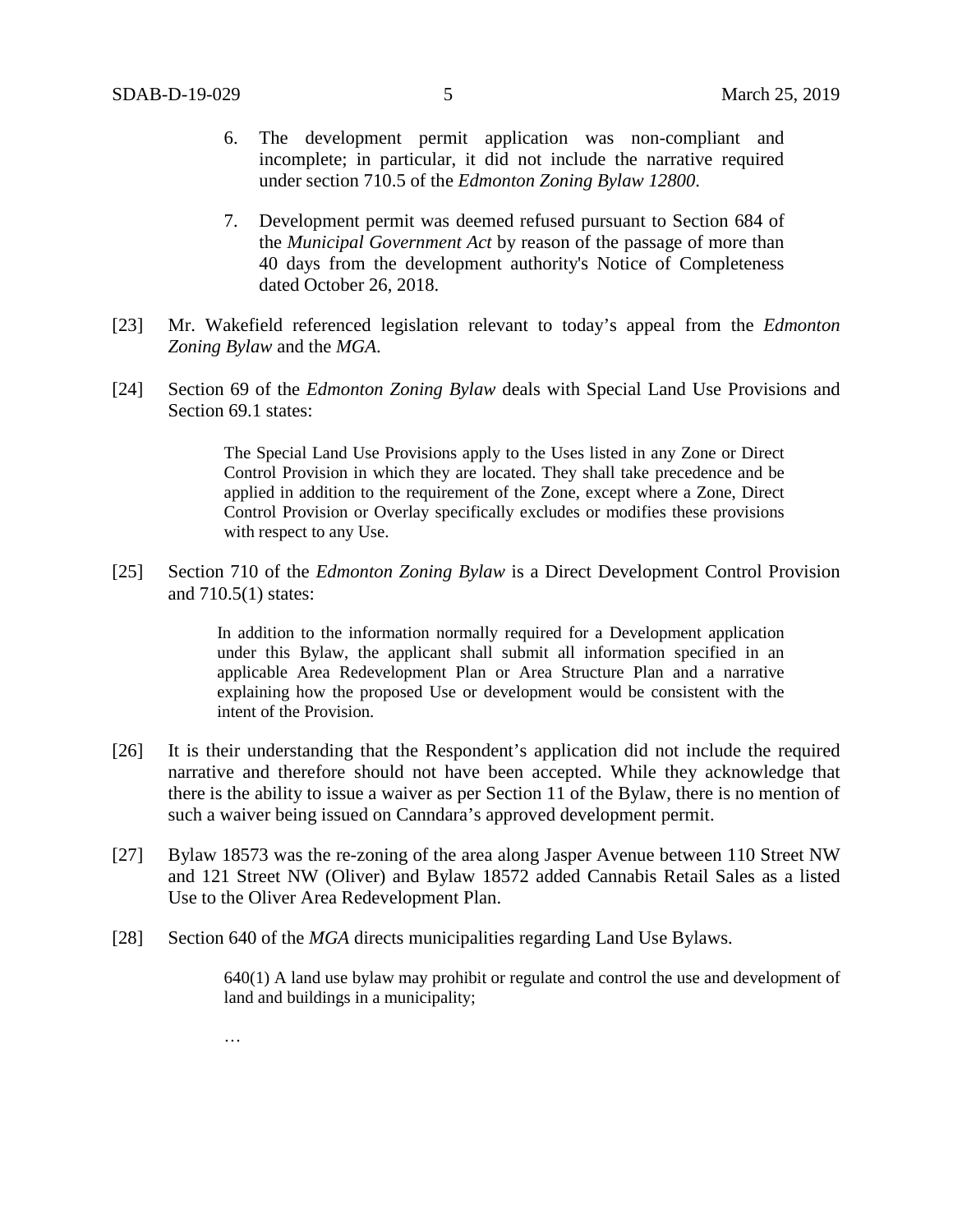$640(2)(c)$  A land use bylaw must establish a method of making decisions on applications for development permits and issuing development permits for any development, including provision for

- (i) the types of development permit that may be issued,
- (ii) applying for a development permit,
- (iii) processing an application for, or issuing, cancelling, suspending or refusing to issue, a development permit,
- (iv) the conditions that are to be attached, or that the development authority may attach, to a development permit, either generally or with respect to a specific type of permit,
- (v) how long any type of development permit remains in effect,
- (vi) the discretion that the development authority may exercise with respect to development permits, and
- (vii) any other matters necessary to regulate and control the issue of development permits that to the council appear necessary
- [29] The key point is that City Council shall determine the processes for items (i) to (vii) in the *Edmonton Zoning Bylaw*. Items (ii) and (iii) are particularly relevant to today's appeal. What City Council did by giving the Development Officer broad discretion in 11.1.3 of the *Edmonton Zoning Bylaw* is not consistent with provincial regulations.

11.1(3) The Development Officer, shall determine the process for submitting, receiving, determining complete, and reviewing Development Permit Applications for Cannabis Retail Sales.

- [30] The Town of Banff decided to implement a lottery system to choose applications until they reached the allowed annual quota of development permits. This method was upheld by the Court of Appeal as being a legitimate power of a municipality. That is not what we have here – Edmonton City Council did not say adopt a lottery system or adopt a race through e-mails. Instead of establishing a process for receiving and processing Cannabis Retail Sales applications as they are mandated to do in Section 640 of the *MGA*, they washed their hands of it and told the Development Officer to figure something out and provided no direction he could legitimately follow.
- [31] The whole process that was patched together in October, 2018 and implemented mere hours after Council gave third reading to the re-zoning application on October 22, 2018 is not compliant with the law and is void. Any permits granted pursuant to that process have no legal basis.
- [32] Timelines were extremely tight. It was not until October 16, 2018, that Fire and Flower was advised, via e-mail, that the Oliver area re-zoning application would be passed on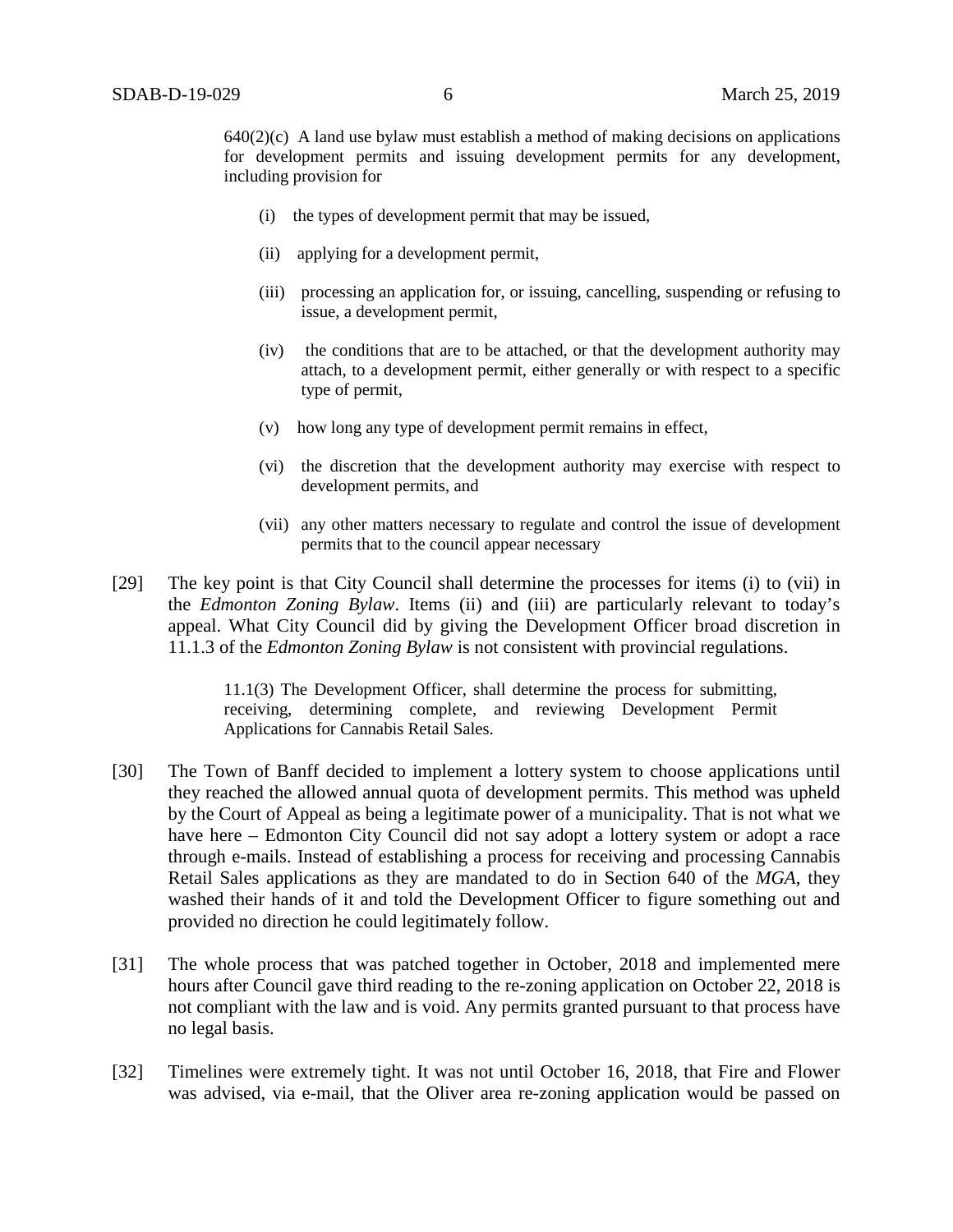October 22, 2018 not in mid-January as was originally indicated. At this same time, they were provided with the incorrect e-mail address for submitting applications. No official letter providing express application instructions was ever issued.

- [33] Mr. Wakefield referred the Board to the numerous e-mails between the City and Fire and Flower contained in Tab 14 of their submission. These e-mails include:
	- a. Discussions regarding synchronizing the clocks;
	- b. An e-mail advising submissions to the wrong e-mail address would not be considered;
	- c. Various e-mails between the City and Fire and Flower as to the processes to be followed.
- [34] Even if the clocks could have been synchronized, e-mail transmissions are subject to a lag time and can take from 15 seconds to 25 seconds to send. The volume of e-mails being received by a server could also affect the lag time.
- [35] Any fair minded person would have great difficulty seeing how this "seat of the pants" system cobbled together and communicated at the last minute with no official letter is any kind of fair system. Nor is it fair to refuse to set clocks to a point where all parties submitting applications could synchronize the clocks on their computers to the same points. What you end up with is an unfair and arbitrary system contrary to the principles of natural justice.
- [36] The Appellants provided the following responses to questions from the Board:
	- a. They confirmed that Tab 15 of their submission contains all of the server records they received from the City.
	- b. It appears that not all of the potential applicants for a Cannabis Retail Sales permit received the same information prior to the application deadline.
	- c. The Board referred the Appellants to Section 684(3) of the *MGA*:

If the Development authority does not make a decision referred to in subsection (1) within the time required under subsection (1) or (2), the application is, at the option of the applicant, deemed to be refused.

Flower and Fire's seventh reason for appeal was that the application should be deemed refused as a permit was not issued within 40 days. Upon reviewing the above section, Mr. Wakefield acknowledged that the application would not be deemed to be refused unless the applicant requested this.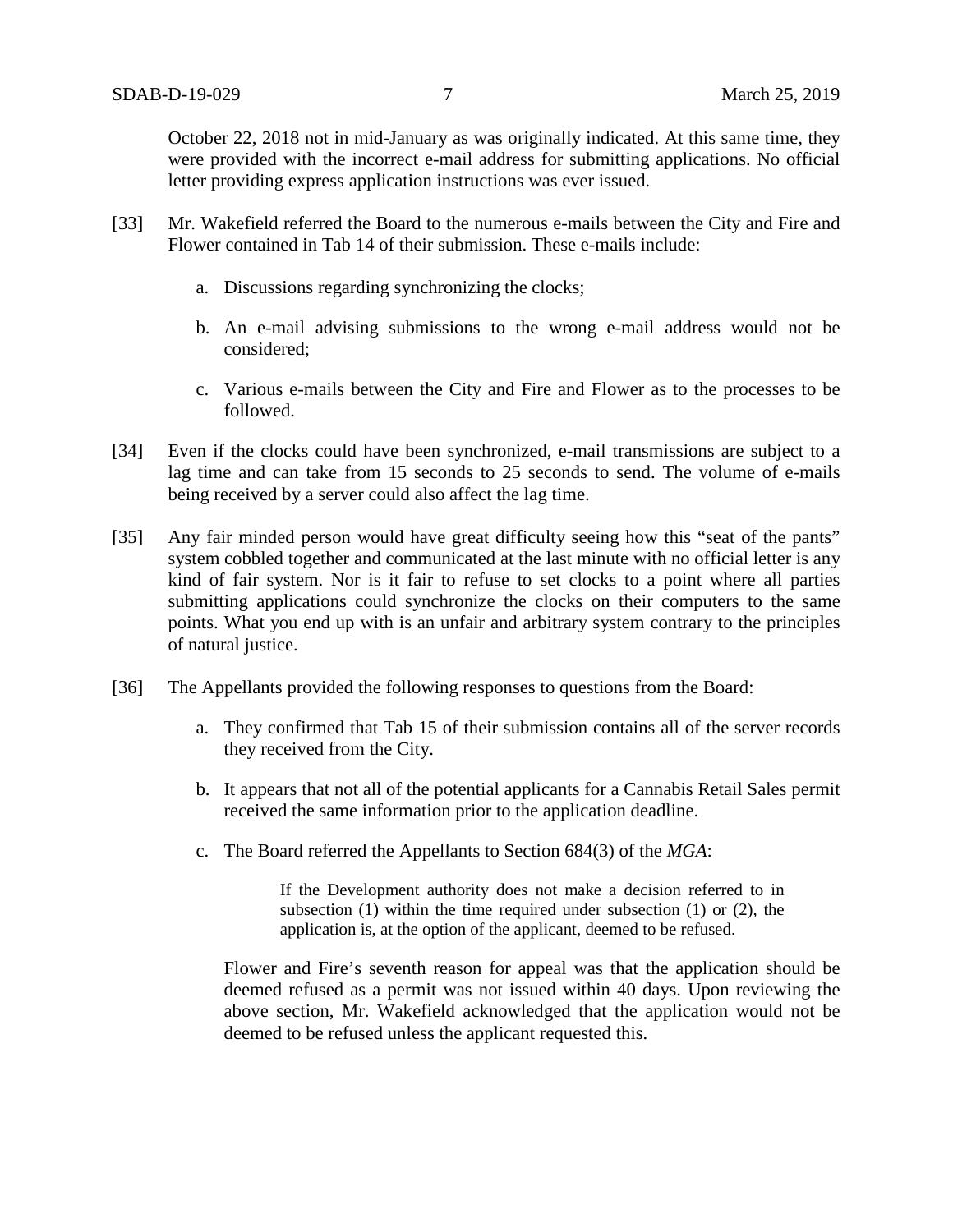- *ii) Position of the Respondent, Canndara Canada Inc.*
- [37] Ms. J. Agrios appeared on behalf of Canndara Canada Inc. She was accompanied by Mr. J. Radostits, CEO of Canndara.
- [38] Mr. Radostits is one of the directors of Canndara and has a long business history in Edmonton. His family has been in the grocery business for over 79 years (IGA and Sobeys) and he is a founding partner with the Hudson's chain and Orange Theory Fitness. He and his business partner, a pharmacist, have extensive experience in terms of sales of a controlled substance.
- [39] Canndara applied for and was granted a Development Permit for Cannabis Retail Sales. The subject site is located in the former Shopper's Drug Mart building on the northwest corner of Jasper Avenue and 114 Street. The site is located within Area 8 of the Oliver Area Redevelopment Plan and is zoned DC1. As a result of the rezoning on October 22, 2018 Cannabis Retail Sales became a listed Use in this DC1. A copy of the report that went to council in support of this re-zoning is found at Tab 14.
- [40] Aerial photos of the site and surrounding area are found at Tab 5 and Tab 6 contains a street view of the site and surrounding area.
- [41] The Canndara development fully complies with all applicable regulations in the *Edmonton Zoning Bylaw*, including all of the regulations of the DC1 Zone (set out in Section 15.9 of the Oliver ARP) and Section 70 of the *Edmonton Zoning Bylaw*. It is fully compliant with all required separation distances.
- [42] Section 685(4) of the *MGA* provides that the appeal of a decision with respect to a development permit application in respect of a Direct Control district is limited to whether the development authority followed the directions of Council. In the present case, as the approved development is fully compliant with all requirements of the *Edmonton Zoning Bylaw*, the Development Officer followed the directions of Council and this appeal should be dismissed.
- [43] Grounds 1 to 5 of the Appellant's reasons for appeal relate to the process followed by Development Officer regarding Canndara's development application. As per Section 11.1(3) of the *Edmonton Zoning Bylaw*, Council has delegated authority to set the process to the Development Officer. The process used by the Development Officer is outside the scope of what this Board can consider under Section 685(4)(b) of the *MGA*.
- [44] Notwithstanding Section 685(4)(b) of the *MGA*, if this Board somehow has jurisdiction to consider the process, such an appeal is filed too late. The process took place on October 23, 2018 and an appeal was not filed until February 12, 2019, which is way outside of the 21-day appeal period. This Board has no jurisdiction to consider an appeal filed out of time.
- [45] Even if the appeal had been filed in time, it is not open for the Board to consider the process followed by the Development Officer. The Board dealt with this issue in another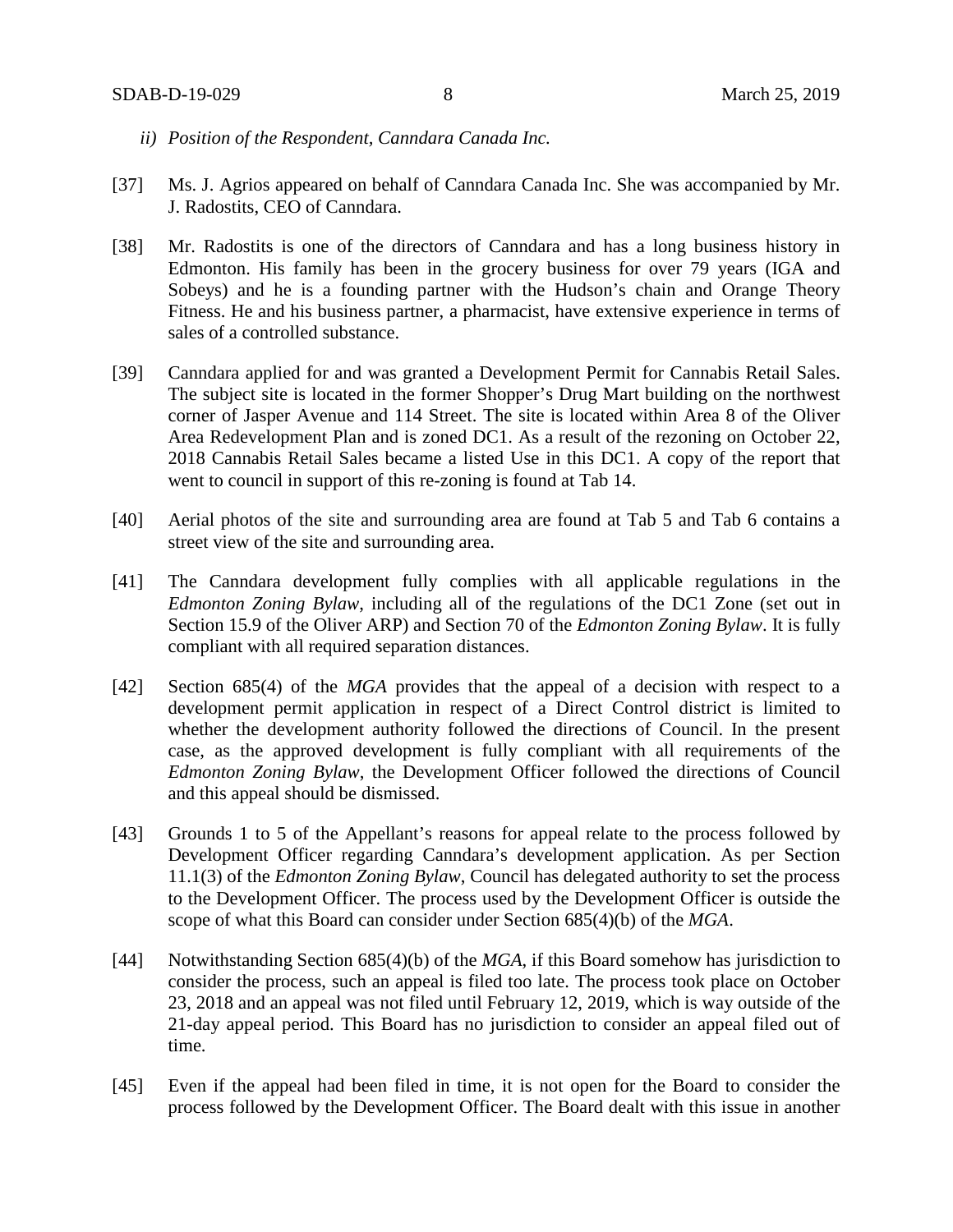matter involving Fire and Flower (SDAB-D-18-171). Item 9 was a competing applicant and raised an objection to the Board granting a variance to Fire and Flower. Part of the objection was the process the Development Authority was using to deal with Cannabis Retail Sales permits. Item 9 had a fully compliant application but because Fire and Flower's application was being dealt with before Item 9's application granting a variance to Fire and Flower would make Item 9's application non-compliant. Item 9 tried to get an order to compel the court to issue it a development permit. The Court said no, go to the SDAB and raise this issue on the appeal of your own development permit, not on the context of Fire and Flower's development permit.

- [46] If you follow the reasoning of the Board in that decision, the task of today's appeal is to decide if the Development Authority followed the directions of Council as per 685(4)(b) in issuing the Canndara permit. Fire and Flower has appealed the refusal of its own Development Permit and arguments related to the handling of Fire and Flower's application will be addressed at the April 11 hearing.
- [47] When the Court of Queen's Bench said that the arguments that were raised should be before the SDAB, the Court was saying that they were to be raised in the applicant's development permit appeal, not a competing applicant's appeal.
- [48] The *McCauley* case was not a Direct Control, it was a conventional zoning. What the court ruled was that based on Section 685(2), the SDAB does have jurisdiction to deal with other decisions made by Development Officers. One could argue that another decision of a Development Officer is to determine what process to use. However, since today's case is in a Direct Control, we must look at section 685(4) and the very opening words say "despite subsections 1, 2 and 3". Therefore, when dealing with a Direct Control zone section 685(4) governs despite what is set out in 685(2).
- [49] Fire and Flower was an active participant in the Development Officer's process. They did not raise any objection to the process until the process did not work out as they wanted. Everyone was in same boat. No one knew if the re-zoning would go to third reading on October 22, 2018, and no one else was able to have their clocks synchronized with the City clocks. They have waived their right to raise an objection.
- [50] Fire and Flower incorrectly stated that Canndara sent automated messages which is not true. Even if Canndara had used automated messages, there is nothing in the directions of Council saying they cannot.
- [51] Mr. Wakefield stated that Section 11.1(3) of the *Edmonton Zoning Bylaw* is outside of the authority granted by Section 640 of the *MGA*. All of the applications for Cannabis Retail Sales have been evaluated pursuant to that section. If that section is illegal, then every single permit issued for Cannabis Retail Sales is illegal including those granted to Fire and Flower.
- [52] This is a collateral attack on that section. This Board does not have jurisdiction to strike down a section of the *Edmonton Zoning Bylaw*; there would have to be a direct challenge to this section at the Court of Queen's Bench.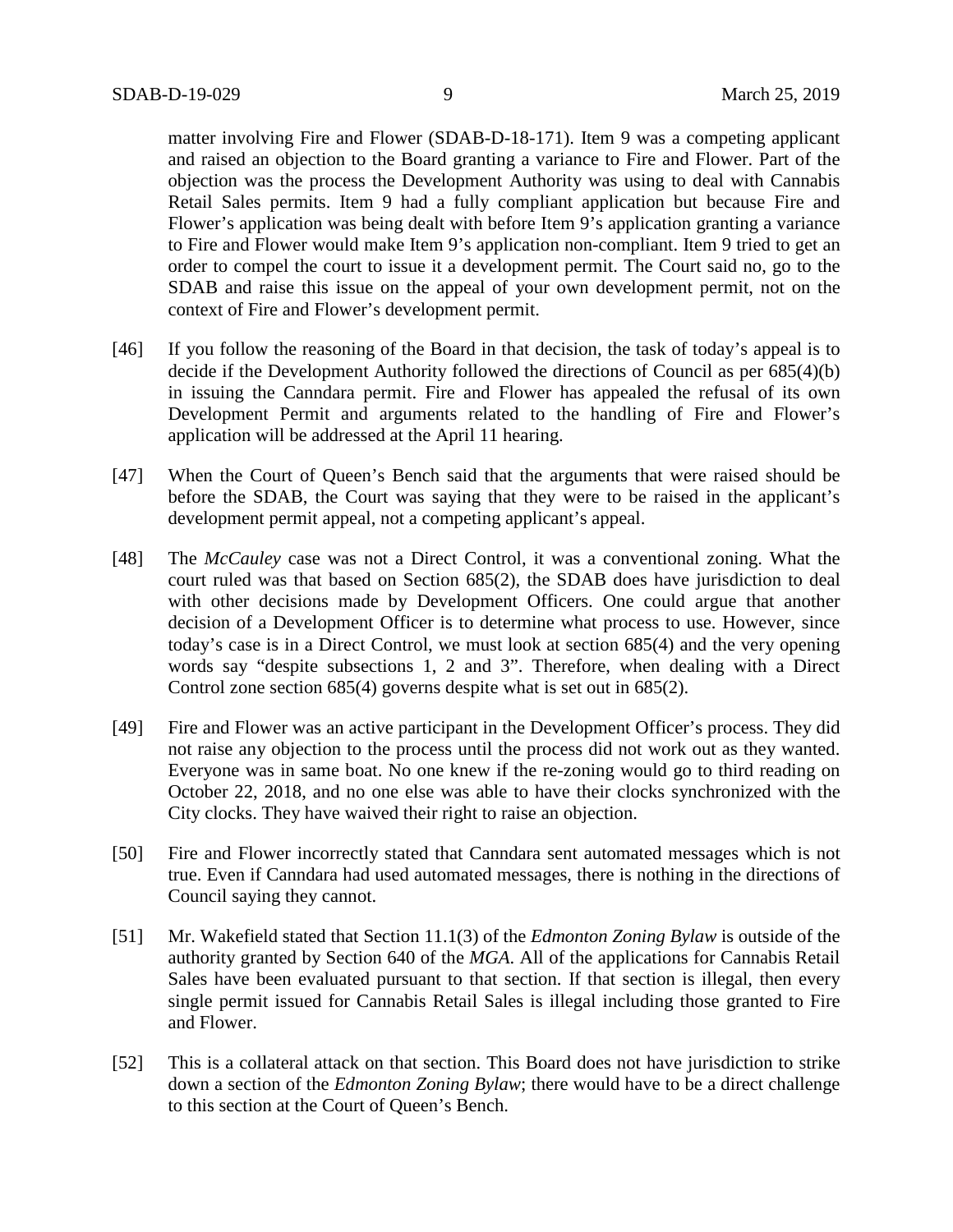- [53] With respect to paragraph 6 of the grounds of appeal:
	- a. Section 13.1(1)(b)(ii) of the *Edmonton Zoning Bylaw* provides that an application for a development permit is not complete until the applicant has "submitted any information specifically required pursuant to the regulations of the applicable Zone or any other Section of this Bylaw...". However, Section 13.1(2) of the *Edmonton Zoning Bylaw* provides that "notwithstanding subsection 13.1(1)(b) … the Development Officer may consider an application if the development is of such a nature as to enable a decision to be made on the application without all the information required in this Section".
	- b. As the approved development is a listed use in the DC1 Zone and fully complies with all regulations of the DC1 Zone and otherwise in the *Edmonton Zoning Bylaw*, pursuant to Section 642(1) of the *MGA*, the Development Officer had no discretion to refuse it. In the absence of any discretion to refuse the Respondent's development permit application, a narrative serves no purpose.
	- c. A detailed report, dated October 22, 2018, was presented to City Council in support of the amendment to the DC1 Zone to add Cannabis Retail Sales as an allowable use. The report specifically addressed the suitability of Cannabis Retail Sales within this DC1 Zone. To require the Respondent to provide a further narrative would simply duplicate the report already prepared by the City.
	- d. To the extent that a narrative is required (which is not acknowledged), the Respondent adopts the contents of the City's report as its narrative under Section 710.5(1) of the *Edmonton Zoning Bylaw*.
	- e. Notably, the Appellant has not argued that Cannabis Retail Sales is an inappropriate use for this DC1 Zone, given that the Appellant is seeking to develop Cannabis Retail Sales within this same DC1 Zone.
- [54] With respect to paragraph 7 of the grounds of appeal, Section 684(3) of the *MGA* provided the Respondent with the option to have its application deemed refused. The Respondent did not exercise this option. Therefore, its application was not deemed refused.
- [55] In summary, the Board's jurisdiction in Direct Control zones is set out in Section 685(4)(b) of the *MGA* and is limited to determining if the Development Officer followed Council's direction. Cannabis Retail Sales is a listed Use and the proposed development is fully compliant with all of the regulations in the Direct Control Zone and all sections of the *Edmonton Zoning Bylaw*, specifically Section 70. Because the Development Officer followed Council's directions, this appeal must be dismissed.
	- *iii) Position of the Development Authority*
- [56] Mr. M. Gunther, Law Branch, appeared to represent the Development Authority. He was accompanied by Development Officer Mr. I. Welch. He stated he was here to defend the intake process that was used, not to support one applicant over the other.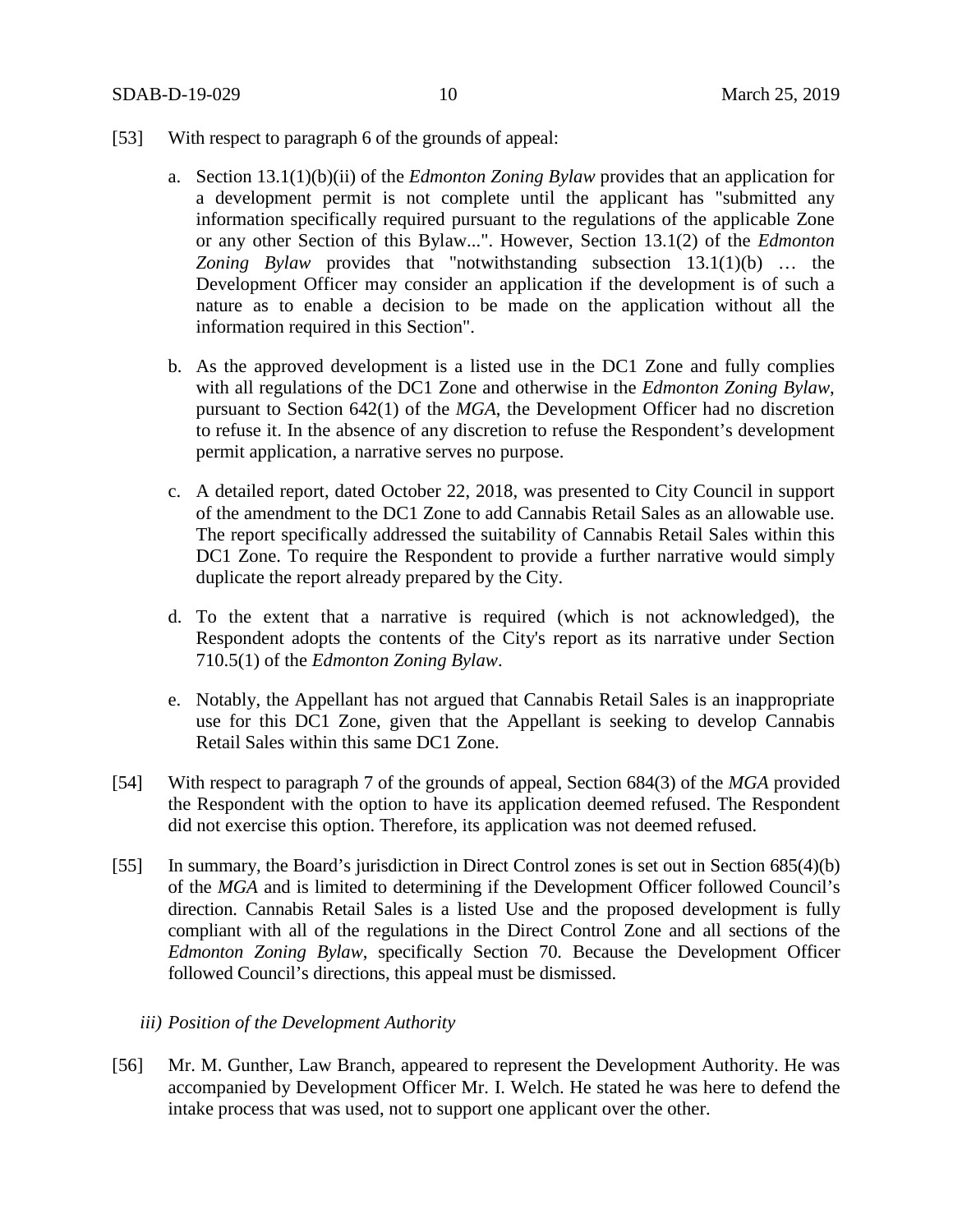- [57] City Council has delegated the authority for intake to the Development Officer. The City owes a duty of procedural fairness to anyone who wants to take part in this process and that was the aim of a first come, first served process. This small stretch of Jasper Avenue was not included in the original lottery process as Cannabis Retail Sales was not a listed Use in this area at that time.
- [58] All parties were in the same position regardless of whether or not they could synchronize with the City's clocks. A number of parties were looking to hit send and have their e-mail received as closely after midnight as possible. This is a random process similar to a lottery and no party is in a better position than others. This first come, first served process generates records and the City was forthcoming as to what the process resulted in and provided technical records of computer servers to show the order of receipt of the applications.
- [59] The discussion of two e-mail addresses is a red herring as the first application to any email address is that of the approved permit which is before the Board today.
- [60] Up until the time that the process played out, the City received no questions or concerns from any applicant other than the request to synchronize e-mail servers from Fire and Flower. There are no records to suggest or to allege that this was an unfair or procedurally improper process.
- [61] In patent law, someone who is licensing a product is presumed to be relying on that license and cannot challenge the validity of the patent. Also there are doctrines in public law regarding burden and benefit. If you are relying on the benefit of something, then you have to take the corresponding burden. In this case, no one had suggested to the Development Officer until the outcome of the process that there was anything unfair about it.
- [62] One of the Board members stated that in this particular situation there was a condensed time line and the decision to raise an objection would have to be made very quickly. However, documents submitted by Fire and Flower confirm that discussions were taking place as early as September as to process. Application information was posted to the City of Edmonton's website and the process and correct e-mail address were provided on the website. There was ample opportunity to raise concerns.
- [63] Even if the validity of the Bylaw giving discretion to the Development Officer were challenged in court, it would not really leave the parties in any different position. Applications would be taken on a first come, first served basis as per the City's general practice.
- [64] The Board is being asked to strike down a municipal enactment in reaching a decision. Only the Court of Queen's Bench can do this.
- [65] The *McCauley* case seems to suggest a broad authority on the part of this Board to review a decision of the Development Officer. The Development Officer decided to use this process in October. If the Appellant is challenging the first come, first served process and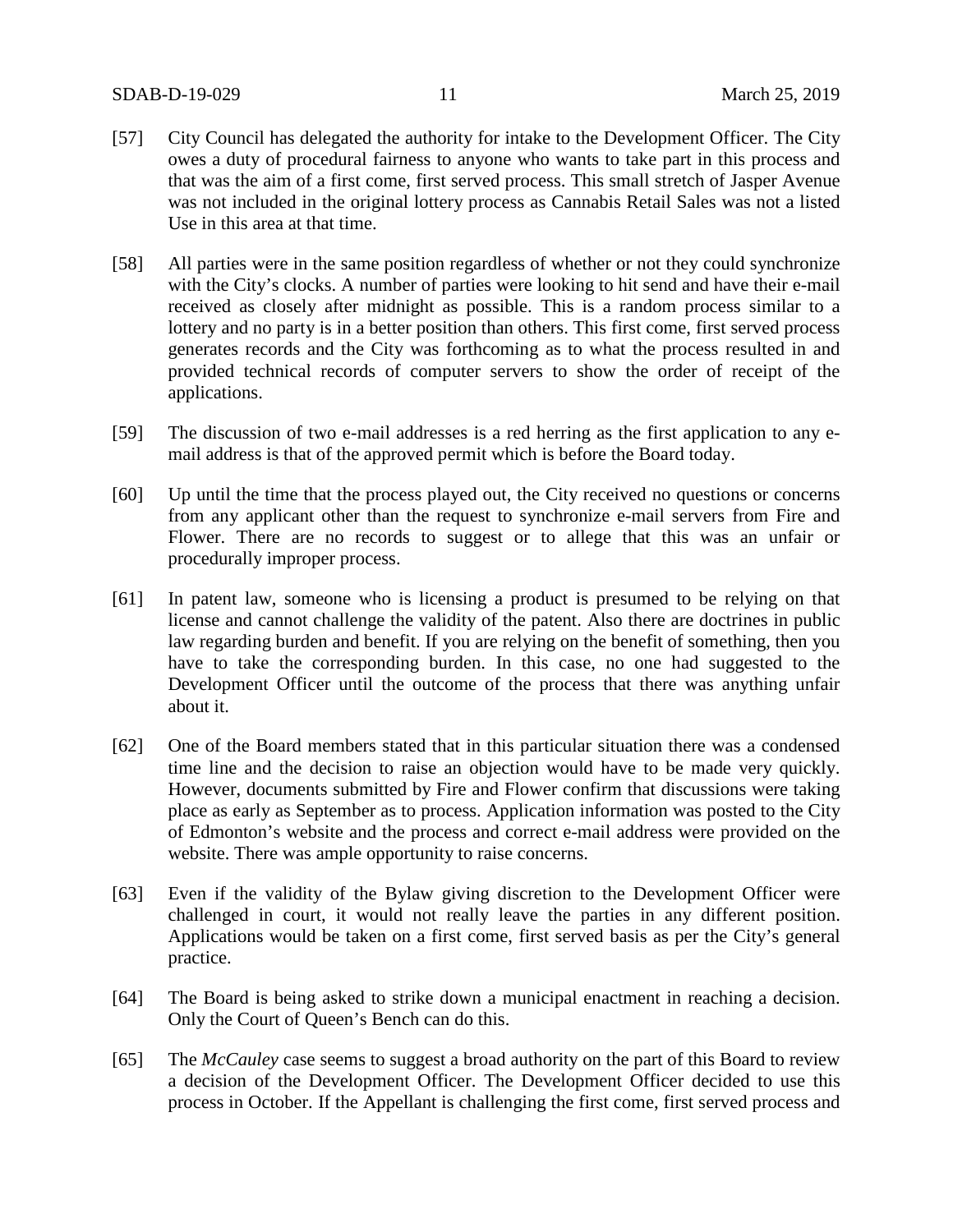had issues with the intake process, an appeal would have to have been filed 21 days after Fire and Flower was advised of the outcome (a few days after October 23, 2018).

- [66] The issue before the Board today is whether the Development Officer followed the directions of Council.
- [67] The missing narrative was an issue raised by Fire and Flower. Mr. Gunther confirmed that a narrative was not received from any of the applicants in this proceeding with the exception of a document received by Development Officer after the decision was made and already appealed to this Board. A Development Officer cannot take a narrative into account that was submitted after he made his decision.
- [68] It was not necessary for a narrative to be submitted in this case. There is nothing that could be said in a narrative in this application process that would change the Development Officer's decision as Cannabis Retail Sales is a listed Use.
- [69] The City's position is that the Development Authority considered all of the applications at the proper time using the proper information.
- [70] Mr. I Welch, the Development Officer in charge of all Cannabis Retail Sales applications, provided further information to the Board.
- [71] The City's general principle was that they would try to advise stakeholders of the application intake and review procedures and to allow applicants as much time to prepare as possible. This proved to be tricky as things moved so rapidly with the legalization of cannabis.
- [72] It was made very clear that, after the lottery process was dealt with, any future applications would be taken on a first come, first served basis. This is a very common and accepted process among Alberta municipalities.
- [73] The Development Authority did their best to ensure that all potential applicants had the correct information. Public notifications were made as to application procedures. Information and the application e-mail address were posted on the City's website. The Appellant had engaged in communications with the re-zoning planners. Mr. Chan corrected an error in an e-mail that a colleague had made.
- [74] The deadline for the cannabis retail sales applications in this area was October 23, 2018, at midnight. The next morning, Mr. Welch and Mr. Chow reviewed the e-mails and decided who had submitted valid applications from the large number of e-mails received. This is no different than taking applications manually. Five applications were received. Two approved permits and one refused permit are the subject of appeals. The other two applications are on hold pending the outcome of these appeals.
- [75] All five applicants were formally notified of the order of review. Fire and Flower's location on Jasper Avenue was the third in line. Quite strong objections were received from Flower and Fire once this notification went out.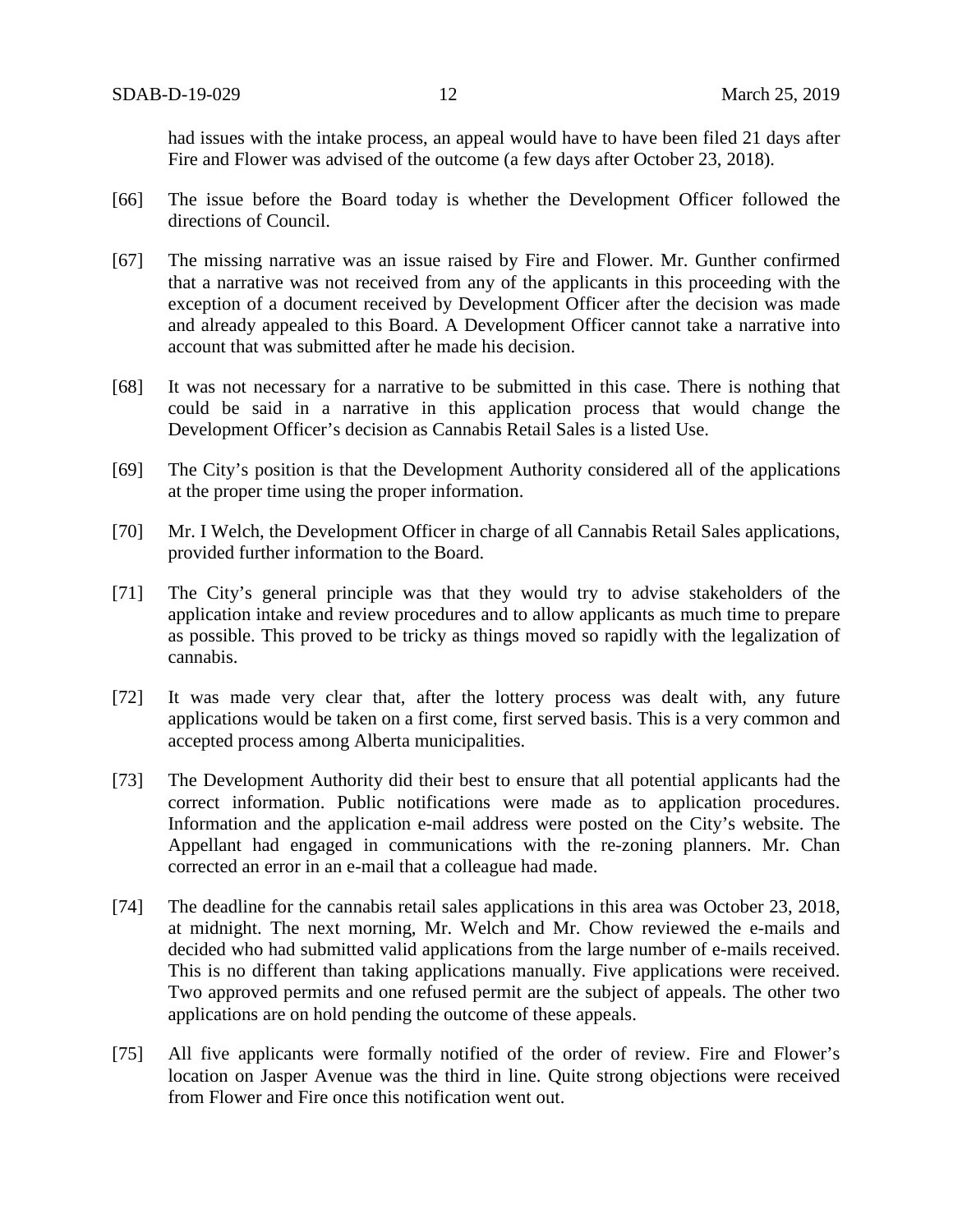- [76] The Development Authority first reviewed Canndara's application and a setback map was created. They then issued a permit as per the directions of Council and continued by reviewing Happy Buddha's application, which was the next in line.
- [77] At this point Ms. Agrios provided the citation to *Tymchak* vs. *Edmonton* 2012 ABCA 22 (para 12) with regards to the doctrine of waiver, which she said stands for the proposition that, if you do not object in a timely matter, you lose that right. She also cited *Coffman* v. *Ponoka* 1998 ABCA 269 as authority that the SDAB does not have the jurisdiction to rule on the validity of a bylaw.
	- *iv) Rebuttal of the Appellant*
- [78] Mr. Wakefield is not asking the Board to decide between the Canndara and Fire and Flower applications. The only thing before the Board today is the Canndara permit. He is simply saying that the process resulting in that permit was not legal.
- [79] Fire and Flower is an affected person in regards to Canndara's application.
- [80] It is his submission that the SDAB, per the *McCauley* case, has jurisdiction to consider if the decision the Development Officer made as to the process was legal.
- [81] He disputes that Fire and Flower simply participated in the process and did not object. He quoted from an e-mail from Matt Anderson of Fire and Flower to Calvin Chan on October 22, 2018 at 9:42 a.m.

"*I strongly believe that it is important to allow market participants to synchronize how clocks. How else are we to know that we are not inadvertently submitting early or late due to a clock error? Also, how will early applications be treated? Will they disqualify subsequent applications? Having clear rules and instructions is important to maintain an orderly process. Otherwise this method of filing becomes even more random and arbitrary than a lottery*."

Mr. Wakefield quoted another e-mail from Mr. Anderson to Mr. Chan on October 22 at 12:15 p.m.

"*Respectfully, it cannot be correct that your clocks are set by "Google, Microsoft, etc." All computer systems synchronize their time clock against a reference point. Differences may arise depending on when the system was last synchronized and against which source. A system can be synchronized against multiple sources – it is not true that both Google and Microsoft set the time clock for the relevant system. Using "similar devices" is not an assurance of synchronized time Clocks.*

*Would you kindly confirm the reference point against which the relevant server's time clock has been synchronized?*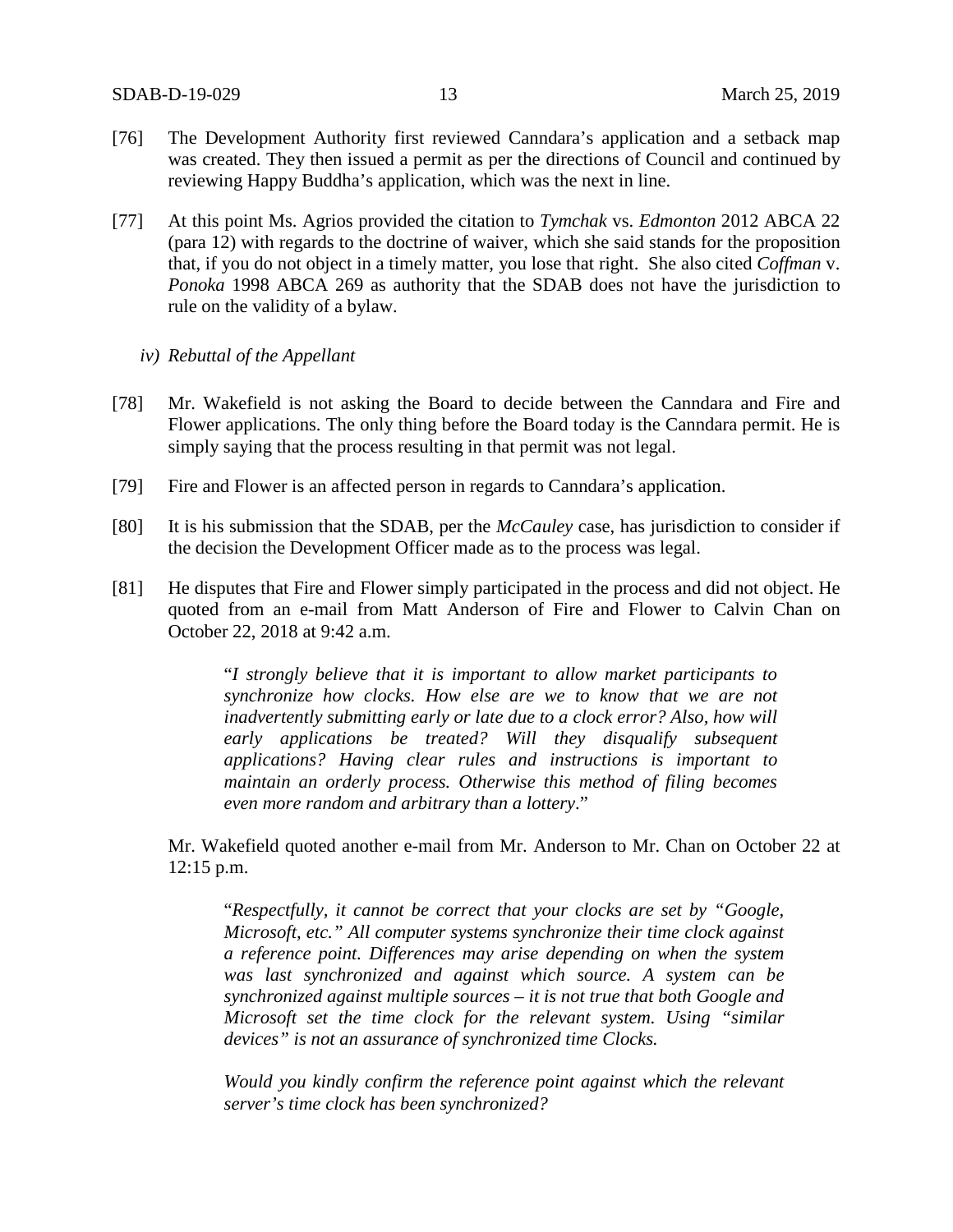*With respect to the disclaimer of liability, I note that the Land Use Bylaw has delegated authority to the Development Officer to determine the process for accepting development permit applications for Cannabis Retail Sales. As with any delegation of authority, principles of administrative law apply, including the requirement that the exercise of such authority be done in a non-arbitrary fashion and in accordance with principles of fundamental justice".*

To say no objection was made beforehand is not consistent with the facts. He is not quite sure what steps should have been taken between noon and midnight on October 22, 2018 to object to the process.

- [82] Regarding the comments on automated submissions, the City had said do not inundate us with submissions. Fire and Flower tried to oblige and Canndara did not.
- [83] It is not true that all parties were in the same position. No other party was told that the correct e-mail address was [cannabislegalization@edmonton.ca.](mailto:cannabislegalization@edmonton.ca) Although Mr. Chow introduced a second e-mail address, he said everything in Ms. Vander Hoek's e-mail was correct and did not say the first e-mail address provided was not valid. Mr. Gunther says the issue of two e-mail addresses is a red herring; it is not. This was not a fair fight as other parties were not given this misinformation.
- [84] Mr. Wakefield submitted Exhibit A, an excerpt from Ms. Agrios' written submissions in the Item 9 mandamus application and quoted Paragraph 17 from this document:

The City has argued that it is entitled to implement a lottery system based on 698114 Alberta Ltd. V Banff (Town of), 2000 ABCA 237. In that case, the lottery system was implemented pursuant to a bylaw, which was in compliance with the *MGA*. In the present case, however, the lottery system is not part of the Zoning Bylaw, and in any event, is contrary to Section 642(1) of the *MGA*.

Apart from the fact that Ms. Agrios cited Section 642 of the *MGA* and Mr. Wakefield cited section 640 and she cited a lottery system and he cited a post-midnight e-mail race, their positions are the same.

- [85] Mr. Wakefield is not suggesting that this Board strike down a bylaw, simply that it interpret legislation. The Board is used to interpreting the act as well as bylaws.
- [86] Regarding the notion of plenary delegation, section 13.1(2) of the *Edmonton Zoning Bylaw* is an example of where Council delegates authority with some parameters to the Development Authority.
- [87] Mr. Gunther referred to section 640(6) of the *MGA* which provides the Development Authority with essentially the same powers as section 687(3)(d) provides to the Board. These are valid delegations because they give parameters. That is totally different from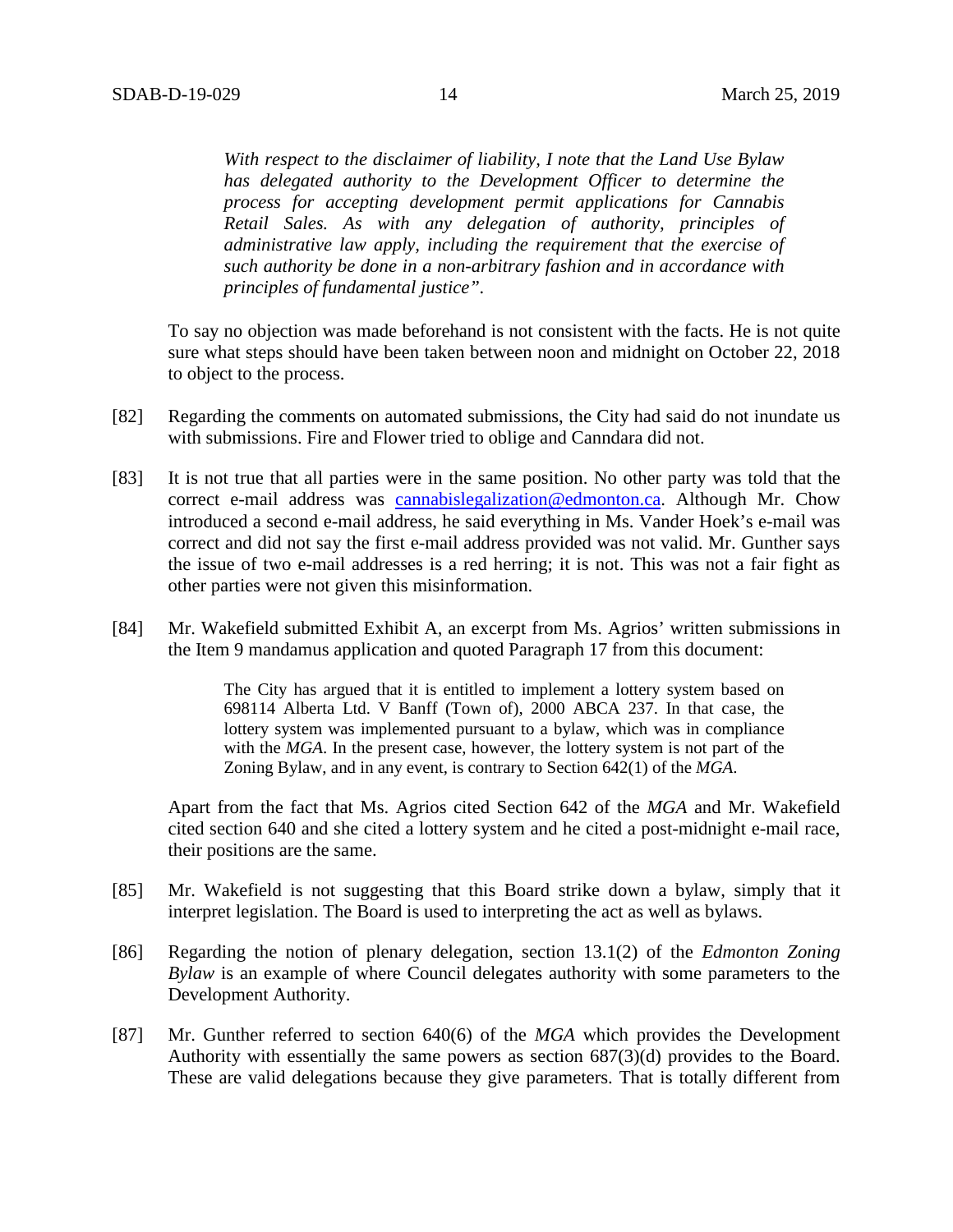what happened in this case where City Council simply told the Development Officer to figure out how to deal with permit applications.

- [88] Mr. Anderson commented that they heard as early as August, 2018 that a first to file system was going to be implemented. Then new information came to light – that being re-zoning in the DC1. This created another competitive situation of multiple people filing at the same time. The core problem here is that the Development Officer failed to take this new information of multiple people filing into account and whether a first come, first served filing was still appropriate.
- [89] Mr. Gunther stated that first come, first served was no different than a lottery. If it was to be used as a lottery, it should have been done in a fair and not in an arbitrary fashion. Instead the process was not clearly communicated, was not fair, and was ultimately administrated by e-mail servers on an unequal basis.
- [90] While the decision regarding the process was made more than 21 days before they filed, they were simply trying to follow the direction provided in the Item 9 case, which simply said appeal the permit to the SDAB.
- [91] The decision by the Development Officer was not one he had the legal authority to make. His decision was made by virtue of the plenary discretion given by City Council, which it did not have the authority under Section 640 to give; therefore, there is nothing legal to challenge.
- [92] If the Appellant had come to this Board prior to a Development Permit decision having been made (within 21 days of Oct 22, 2018), it would have been advised that this is premature. The Appellant is appealing the permit as it has been directed by the Court of Queen's Bench and the jurisdiction this Board has to review a permit. Also, the decision to use the first come, first served process dated back as far as August, 2018 and the process continued to evolve until the application deadline. To pin a limitation period on the October 22 date misconstrues the authority of this Board.

#### **Decision**

[93] The appeal is DENIED and the decision of the Development Authority is CONFIRMED. The development is GRANTED as applied for to the Development Authority.

#### **Reasons for Decision**

[94] The subject property falls within DC1 Direct Development Control Provision Area 8, (the "DC1") of the Oliver Area Redevelopment Plan. Cannabis Retail Sales is a listed Use in the DC1. The Respondent was issued a Development Permit for Cannabis Retail Sales in the DC1. The Appellant wants to open its own Cannabis Retail Sales in the DC1 less than 200 metres from the Respondent's premises. If the Respondent's Development Permit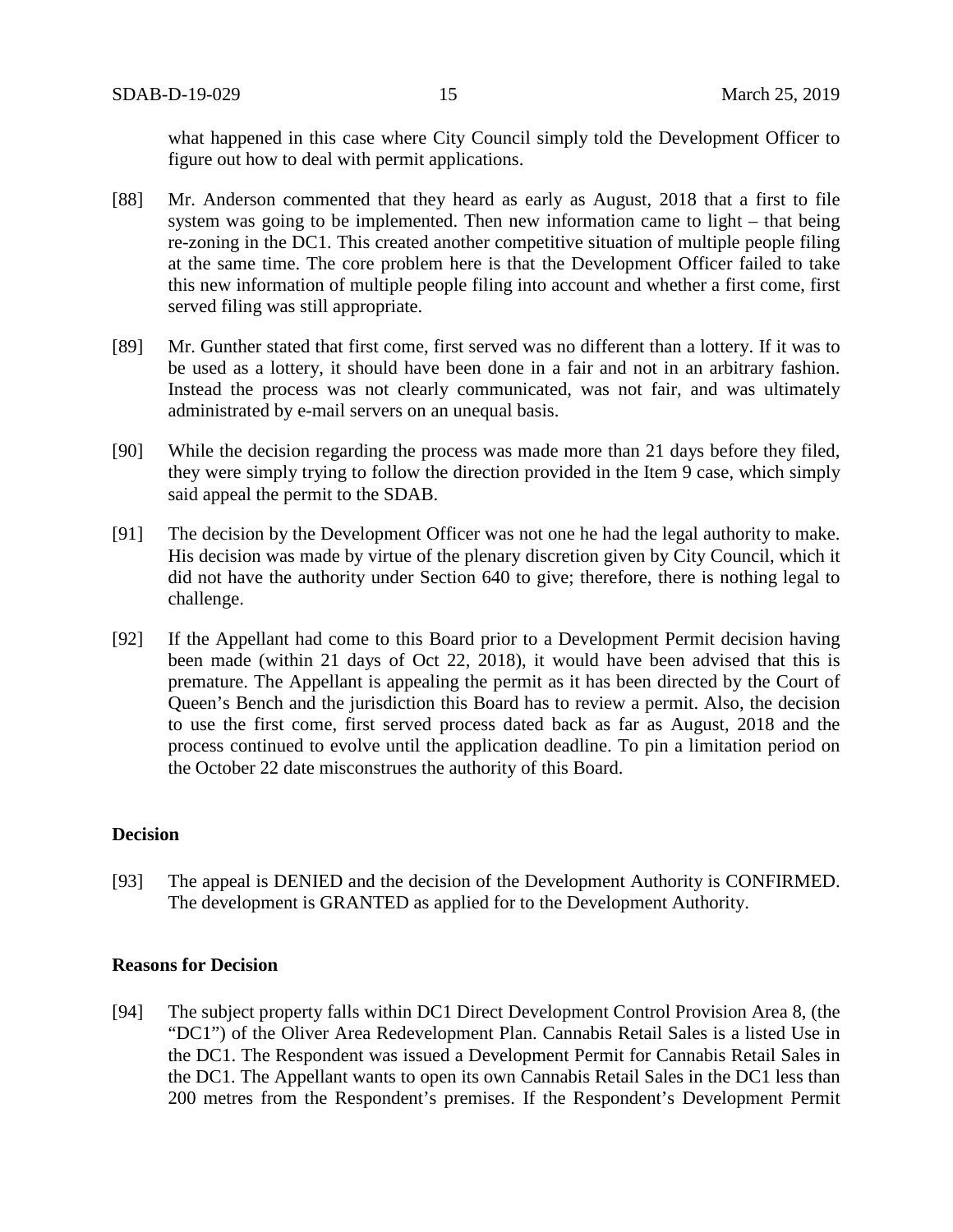stands, the Appellant's location will be non-compliant with the 200-metre separation distance required by the *Edmonton Zoning Bylaw* regulations.

- [95] Originally this DC1 did not have Cannabis Retail Sales as a listed Use. A number of parties were interested in operating Cannabis Retail Sales in the Zone and made applications for re-zoning to include that Use in the Zone.
- [96] Given the interest in re-zoning the DC1, City administration made the decision to submit the re-zoning application to Council itself to include Cannabis Retail Sales as a listed Use. That re-zoning was approved by Council on October 22, 2018.
- [97] Due to the small geographical area of this DC1 area, the Development Authority elected to accept applications on a first received, first evaluated basis as opposed to retaining an outside agency to conduct a site selection lottery. Handling Development Permit applications on a first received first evaluated basis is the normal way Development Permit applications are dealt with at the City.
- [98] The City began accepting Development Permit applications at 12:00:01 a.m. on October 23, 2018. Several applications were received immediately after 12:00 a.m. The determination of the order of receipt was determined by the City's e-mail server and was overseen by staff members in the Development & Zoning Services Department.
- [99] Determining the order of receipt was critical. Because of the small area of the DC1 and the required 200-metre separation distance between Cannabis Retail Sales Uses, the first successful applications were very likely to result in refusals to those applications received later.
- [100] The Respondent's application was the first received. It was approved. An application from an organization called Happy Buddha was the next received and it was also approved. The Appellant's was the third application received. The location of the Appellant's premises is located between those of the Respondent and Happy Buddha and is within 200 metres of each of them. Because of the separation distance issue, the Appellant's application was rejected. In addition to appealing the Development Permit issued to the Respondent, the appeal that is before the Board today, the Appellant is also appealing the refusal of its permit application as well as the approved Development Permit issued to Happy Buddha. Those appeals will be dealt with by the Board at a later date.
- [101] Section 685(4)(b) of the *Municipal Government Act* (the "*MGA"*) states:

685(4) Despite subsections (1), (2) and (3), if a decision with respect to a development permit application in respect of a direct control district

…

(b) is made by a development authority, the appeal is limited to whether the development authority followed the directions of council, and if the subdivision and development appeal board finds that the development authority did not follow the directions it may, in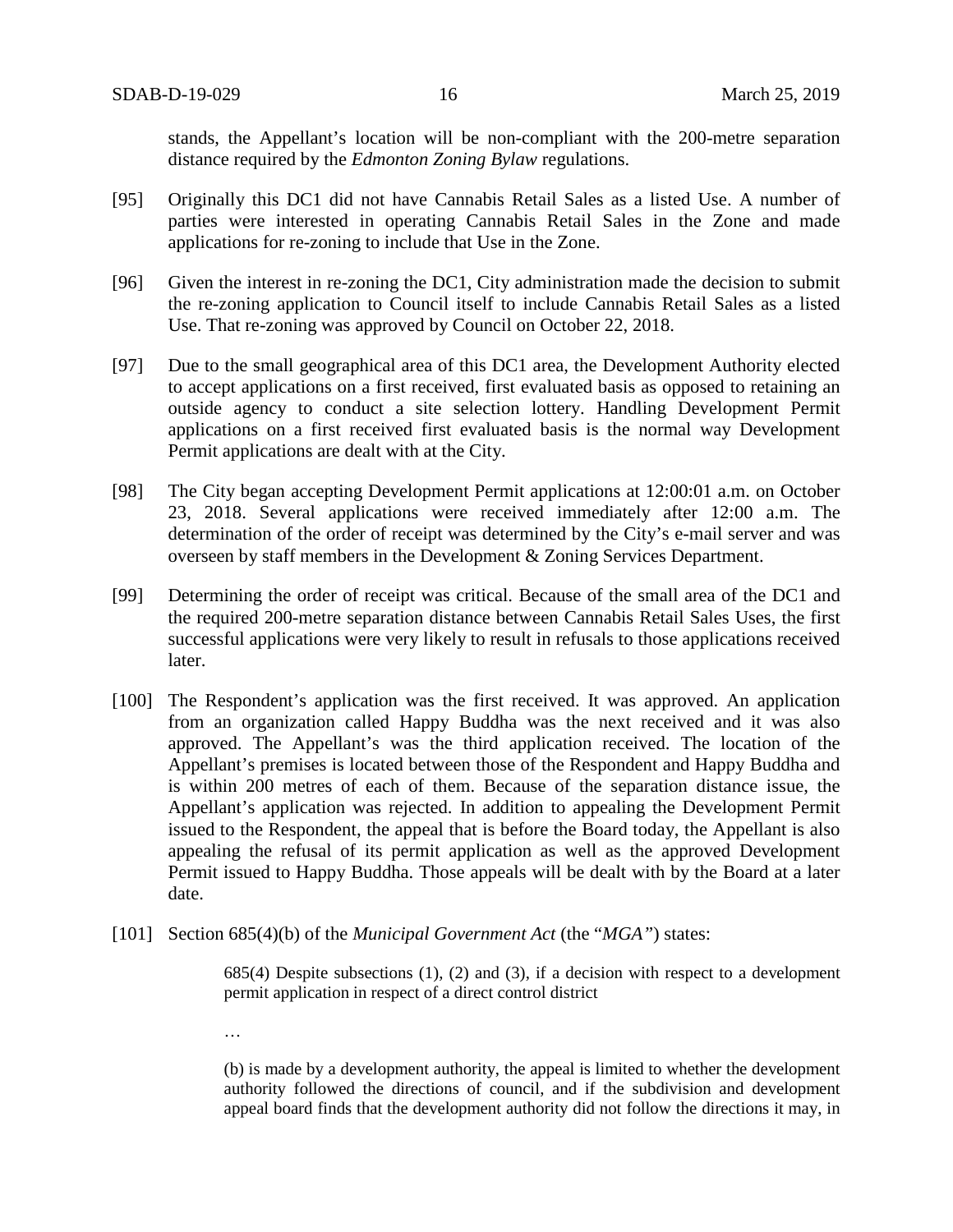accordance with the directions, substitute its decision for the development authority's decision.

[102] To determine the directions of Council, the Board notes that the DC1 does not contain any regulations with respect to Cannabis Retail Sales. However, Section 69.1(1) of the *Edmonton Zoning Bylaw* states

> The Special Land Use Provisions apply to the Uses listed in any Zone or Direct Control Provision in which they are located. They shall take precedence and be applied in addition to the requirements of the Zone, except where a Zone, Direct Control Provision or Overlay specifically excludes or modifies these provisions with respect to any Use.

- [103] Included in the Special Land Use Provisions is Section 70 Cannabis Retail Sales. The Board finds that Section 70 contains the directions of Council with respect to Cannabis Retail Sales in the DC1.
- [104] The Development Officer concluded that the Respondent's application met all the requirements set out in the DC1 and in Section 70. It is not disputed by the Appellant that the Respondent's Development Permit does not require variances.
- [105] The Appellant's grounds for appeal 1, 2, 3 and 5 relate to the process used by the Development Authority to accept and evaluate Cannabis Retail Sales applications in the DC1 (what the Appellant refers to as the "triage process").
- [106] The question is whether the decisions of the Development Authority with respect to the process are decisions that the Board has the authority to consider.
- [107] In the decision of *McCauley Community League v. Edmonton (City),* 2012 ABCA 86 (*McCauley*), the Court of Appeal had occasion to consider Section 685(2) of the *MGA*, which states that "...any person affected by an order, decision or development permit made or issued by a development authority may appeal to the subdivision and development board."
- [108] The Court determined that the words "order, decision or development permit" should be given a wider meaning than decisions related just to applications for development permits, particularly where the affected person would be required to seek judicial review rather than appealing to this Board. The Court concluded that a proper interpretation of the scope of the Board's jurisdiction should give consideration to the administrative structure as a whole. [Paras. 23, 24 and 27]
- [109] The Respondent argued that any decisions made by the Development Authority related to process are outside the jurisdiction of the Board or, alternatively, should be dealt with at the appeal regarding the Appellant's refused permit.
- [110] The Board disagrees. If the Board does not have jurisdiction to consider the process, the Appellant would be required to seek judicial review, leading to the type of situation the Court in *McCauley* ruled should be avoided. As to the submission that the proper forum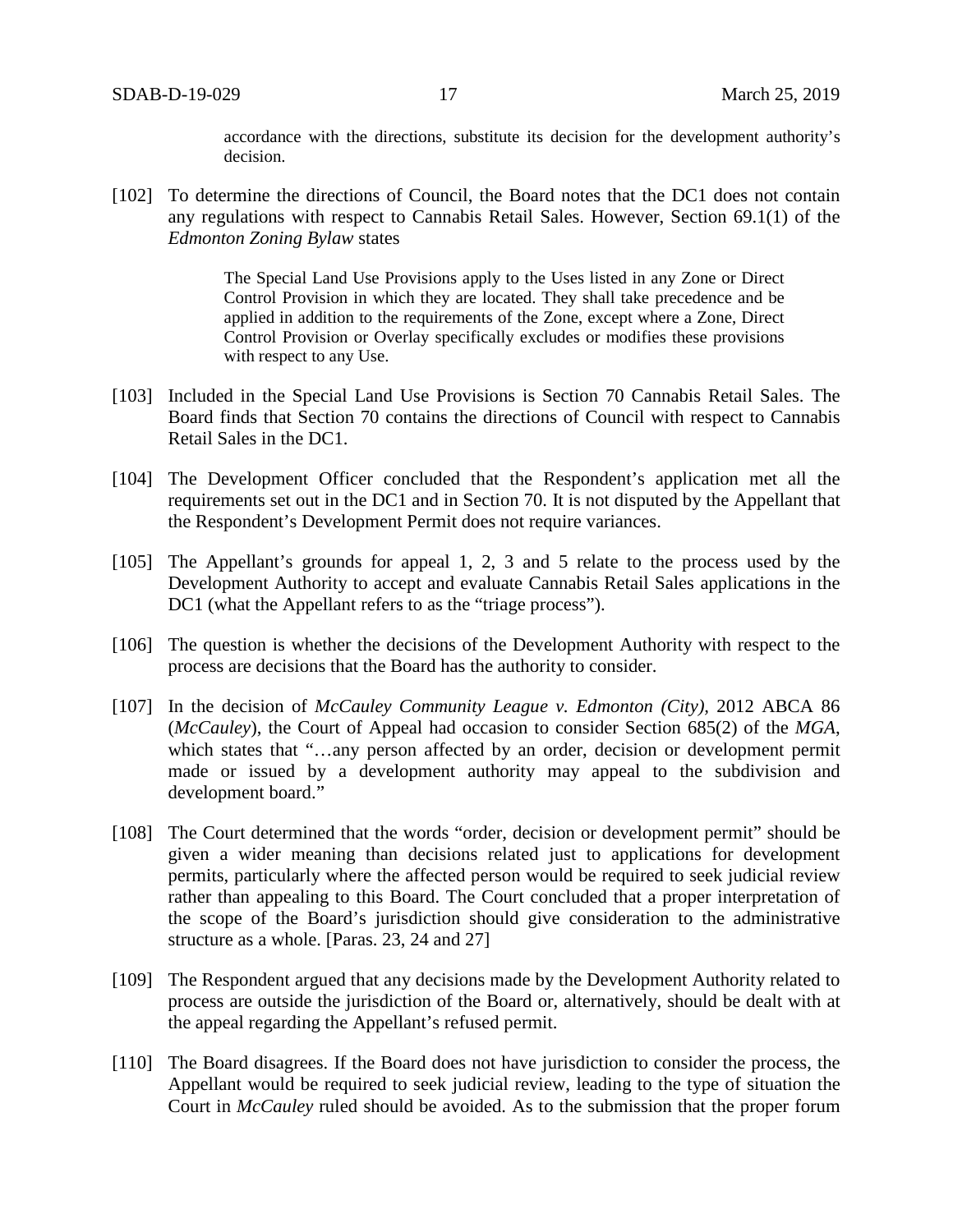for an appeal regarding the process is the Appellant's appeal of its refused permit, the Board is of the view that, in this case, the allegations regarding the fairness of the decisions of the Development Authority with respect to the process have a bearing on whether the Respondent's Development Permit is valid. Accordingly, the Board concludes that, given the *McCauley* decision, it has the jurisdiction in this case to consider the decisions made with respect to process and that it is appropriate to deal with those decisions in the instant appeal.

- [111] In dealing with those issues, the Board must bear in mind Section 685(4)(b), which states that "Despite subsections (1), (2) and (3)…" the Board's jurisdiction is limited to determining whether the Development Authority followed the directions of Council. This means that, in considering the Development Authority's decisions relating to process, the Board must restrict itself to deciding whether the Development Authority followed Council's directions.
- [112] The Respondent also argues that the Development Authority's decisions with respect to process were made, at the latest, on October 23, 2018, when applicants were allowed to submit applications. Since the appeal was not filed until February 12, 2019, it is argued, it is outside the 21-day appeal period stipulated by Section 686(1)(b) of the *MGA*.
- [113] The Board is of the view that the Appellant's appeal regarding the process raises issues not only with respect to decisions about what process to use, but also issues about how the process was applied to the various applicants. Issues regarding the application of the process were not apparent until after the Development Authority made its decisions as to which applications were successful. The Respondent's application was not approved until January 23, 2019. The Board finds that the appeal regarding process was filed within the 21-day appeal period.
- [114] The Respondent also argues that the Appellant acquiesced to the process and has, therefore, waived its right to appeal the process. That argument fails for the reason stated above: that issues with the process were not apparent until after decisions regarding the successful applications were made.
- [115] Turning now to the merits of the appeal related to process, the first ground of appeal is that the triage process adopted by the Development Authority for the consideration of Development Permit applications was not authorized by law. Section 640(2)(c) of the *MGA* states:

 $640(2)(c)$  A land use bylaw must establish a method of making decisions on applications for development permits and issuing development permits for any development, including provision for

- (i) the types of development permit that may be issued,
- (ii) applying for a development permit,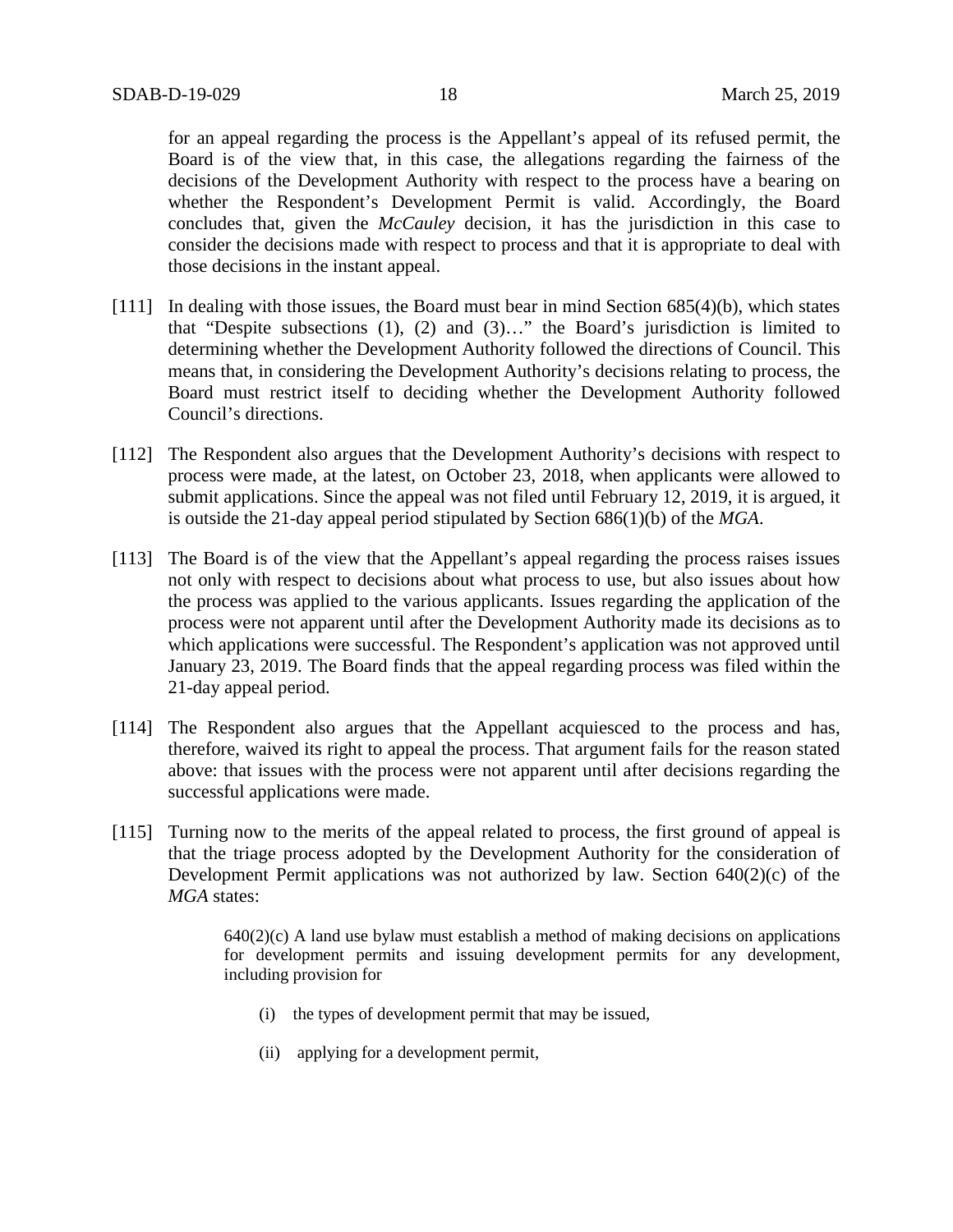- (iii) processing an application for, or issuing, cancelling, suspending or refusing to issue, a development permit,
- (iv) the conditions that are to be attached, or that the development authority may attach, to a development permit, either generally or with respect to a specific type of permit,
- (v) how long any type of development permit remains in effect,
- (vi) the discretion that the development authority may exercise with respect to development permits, and
- (vii) any other matters necessary to regulate and control the issue of development permits that to the council appear necessary
- [116] The Board finds that Section 640(2)(c) of the *MGA* gives Council the broad authority to specify in the *Edmonton Zoning Bylaw* how decisions on applications for Development Permits and issuing Development Permits will be handled. In particular, Section  $640(2)(c)(vi)$  gives Council the authority to specify the discretion that the Development Authority may exercise with respect to Development Permits.
- [117] Section 11.1(3) of the *Edmonton Zoning Bylaw* states that the Development Officer shall determine the process for submitting, receiving determining complete and reviewing Development Permit applications for Cannabis Retail Sales.
- [118] The Board finds that the Development Officer did follow the directions of Council in determining the process to be used with respect to dealing with the Respondent's application and further finds that the process adopted by the Development Officer was authorized by law.
- [119] The Appellant urged the Board to find that Section 11.1(3) of the *Edmonton Zoning Bylaw* was an improper delegation of authority. However, it is not within the Board's purview to make a ruling on the validity of provisions in the *Edmonton Zoning Bylaw*.
- [120] The third ground for appeal is that the triage process adopted by the Development Authority for the consideration of the Development Permit applications was an improper exercise of the Development Authority's discretion. Due to the small geographical area of the DC1 area, the Development Authority elected to accept applications in accordance with ordinary practices on a first received, first evaluated basis rather than using a lottery system. The Board is of the view that, because the Development Officer elected to accept applications in accordance with ordinary practices, albeit by way of email as opposed to filing in person, there is no basis to conclude there was an improper exercise of the Development Authority's discretion or that he did not follow the directions of Council.
- [121] The second and fifth grounds are related. The second ground of appeal is that the triage process adopted by the Development Authority for the consideration of Development Permit applications was not fairly implemented. The fifth ground of appeal is that the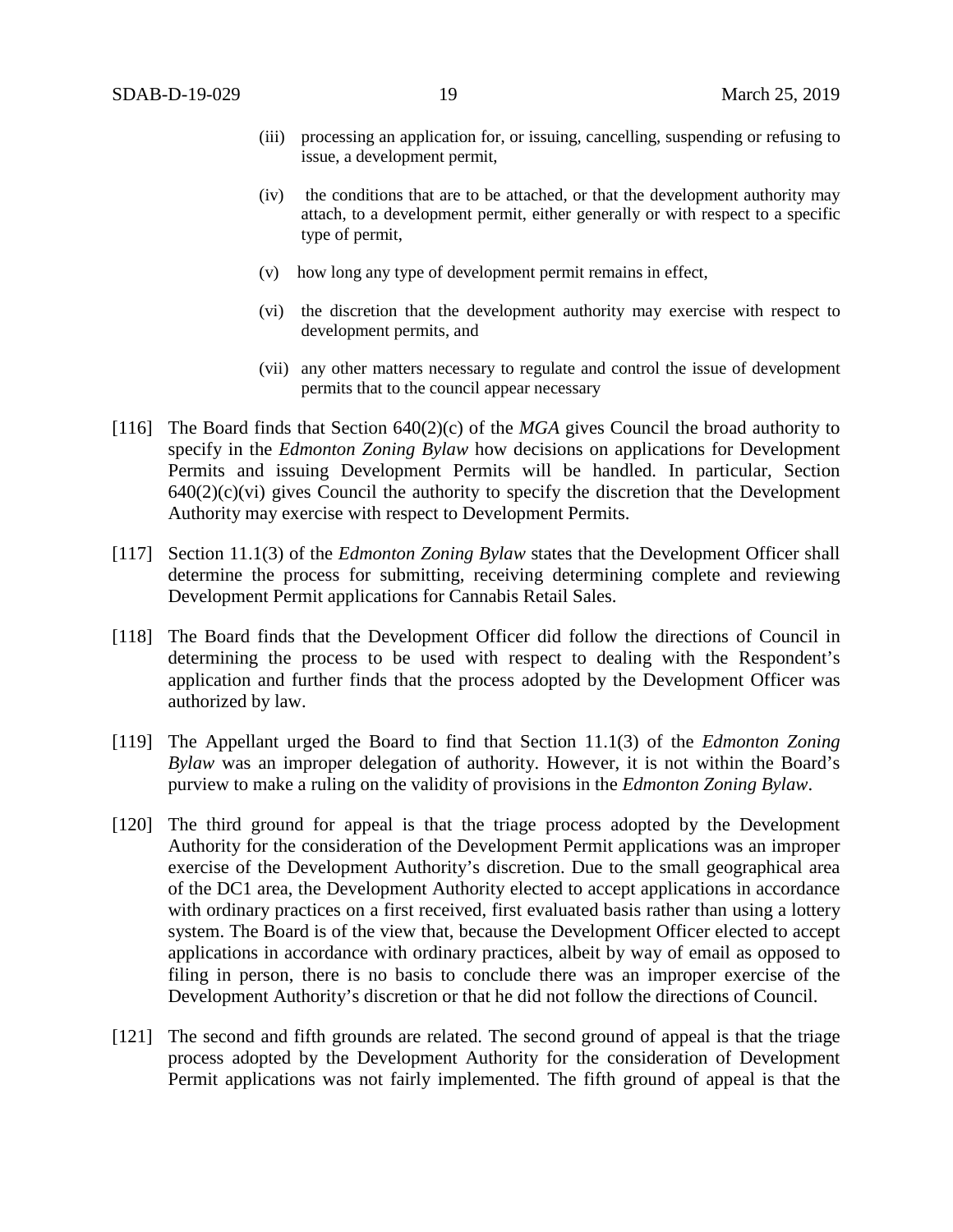Respondent's Development Permit application was wrongly considered by the Development Authority before the Development Permit application of the Appellant.

- [122] The Appellant points to the fact that the Development Authority refused to give it information to allow the Appellant to synchronize its server with that of the City. However, the result was that all applicants were in the same situation and that the City's e-mail server determined the order in which applications were received.
- [123] The Appellant alleges that the Respondent used an automated process to submit multiple applications and points to the fact that some 39 applications from the Respondent were received, more than from any other applicant. The Board finds that there is no basis to conclude that an automated process was used by any of the applicants. Further, the Board concludes that there is nothing improper in the fact that the Respondent submitted more applications than the others. Notwithstanding the Development Authority's hope that it would not be swamped with applications, there was nothing preventing applicants from submitting as many applications as they chose to.
- [124] The Board finds that all of the parties interested in Cannabis Retail Sales in the DC1 were treated equally. Each of them had the same chance of having their e-mail applications received by the Development Authority sooner than the other applicants. There is no basis for concluding that the process adopted by the Development Authority was not reasonably or fairly implemented or that the Respondent's application was wrongly considered by the Development Authority before the application of the Appellant.
- [125] In conclusion with respect to process, the Board finds that the Development Officer had the discretion granted by Council to choose the process for submitting, receiving, determining complete and reviewing Development Permit applications for Cannabis Retail Sales. The Board finds that the Development Officer followed the directions of Council in implementing the process and reviewing the applications. The Board further finds that the decisions of the Development Officer were reasonable and fair.
- [126] Turning now to the grounds of appeal not related to process, the fourth ground of appeal is that the Development Authority misled the Appellant with respect to the proper e-mail address to which the Development Permit applications were to be sent. This ground of appeal does not relate directly to the Respondent's Development Permit but rather to the Appellant's Development Permit refusal. However, the Appellant essentially argues that, but for the misinformation it received regarding the proper e-mail address, its application would have been received before that of the Respondent.
- [127] It is evident that some of the emails from the City referenced the incorrect email address for submitting applications. However, in at least two emails, the correct email address was referred to. The Board also notes that, despite any confusion contained in e-mails from the City, the City's website had the correct information regarding the appropriate email address. Rather than seeking to clarify the obvious discrepancy, the Appellant elected to submit its application multiple times to both e-mail addresses. The Board is of the view that, by electing to proceed in this fashion, the Appellant decided to take the chance that some of its applications would be sent to the wrong e-mail address.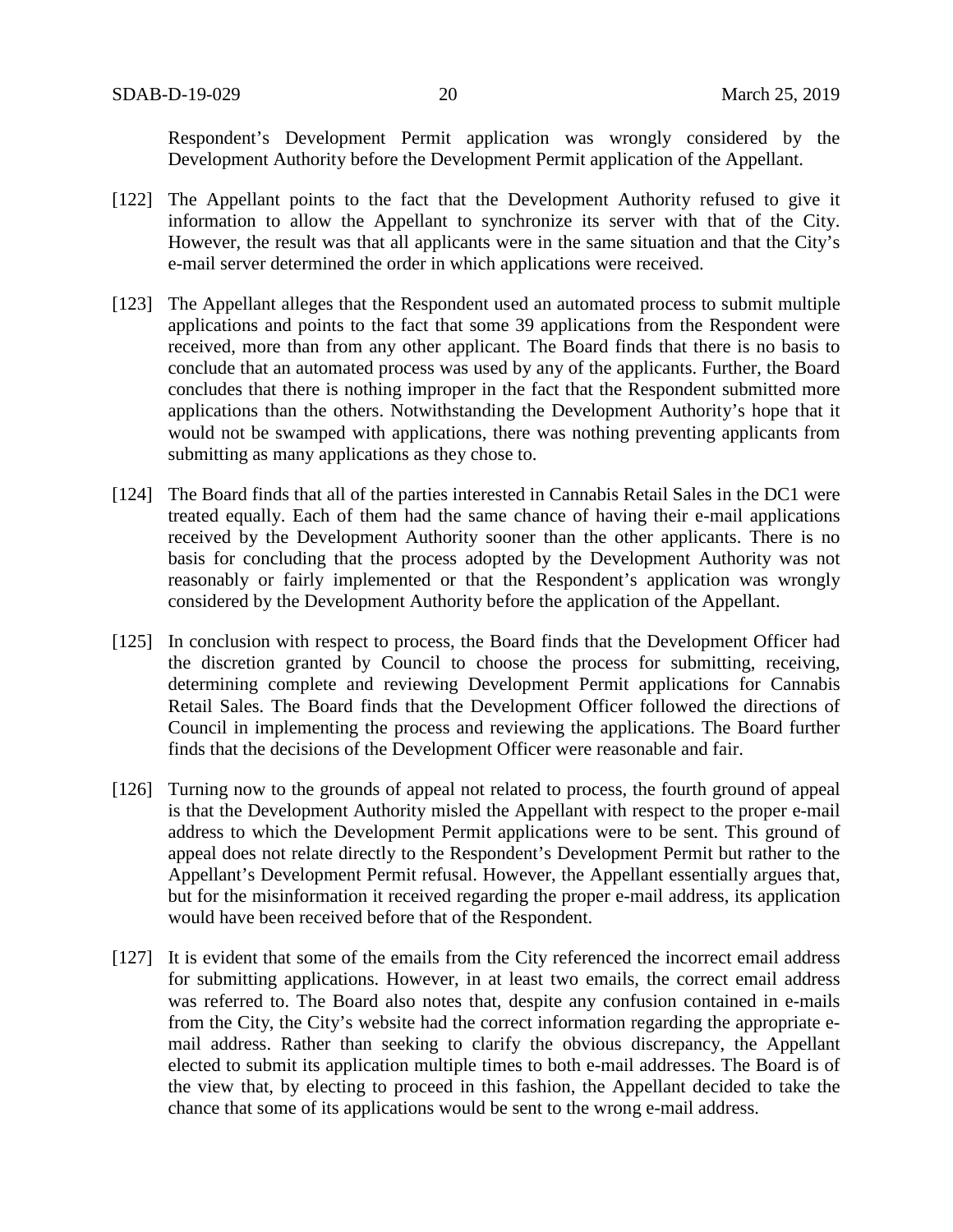- [128] In any event, one of its applications that was sent to the correct e-mail was received third in order behind those of the Respondent and Happy Buddha. To the extent that the misinformation provided by the City to the Appellant relates to this appeal, the Board concludes that the misinformation did not significantly impact the Appellant's chances of having its application received prior to the Respondent's application. The Board finds that the Development Officer followed the directions of Council when he decided to consider the Respondent's application ahead of the Appellant's.
- [129] The sixth ground of appeal is that the Development Permit application was noncompliant and incomplete and in particular it did not include the narrative required under section 710.5 of the *Edmonton Zoning Bylaw*. Section 710.5(1) states:

In addition to the information normally required for a Development application under this Bylaw, the applicant shall submit all information specified in an applicable Area Redevelopment Plan or Area Structure Plan and a narrative explaining how the proposed Use or development would be consistent with the intent of the Provision.

- [130] Section 13.1(1)(b)(ii) of the *Edmonton Zoning Bylaw* states that an application is not complete until the Applicant has submitted any information specifically required pursuant to the regulations of any zone or any other section of the *Edmonton Zoning Bylaw*. However, Section 13.1(2) authorizes the Development Officer to "consider an application if the development is of such a nature as to enable the decision to be made on the application without all of the information required in this section".
- [131] The Development Officer elected to treat the application as complete without the narrative required by Section 710.5(1). The rationale for doing so was that the application was wholly compliant with all municipal regulations and that Cannabis Retail Sales is an expressly listed Use. Therefore, submission of the narrative would serve no meaningful purpose.
- [132] As well, a full narrative regarding the justification for listing Cannabis Retail Sales as a Use within the DC1 had been provided to Council the day before applicants were allowed to submit their e-mail applications. Given this, the Development Officer felt it was unnecessary for the Respondent to submit the narrative required by 710.5(1).
- [133] The Board agrees with this rationale and concludes that the Development Officer complied with the directions of Council in exercising the discretion he was given in Section 13.1.2 to not require the narrative required by Section 710.5(1).
- [134] The seventh ground of appeal is that the Development Permit was deemed refused pursuant to Section 684 of the *MGA* by reason of the passage of more than 40 days from the Development Authority's notice of completion dated October 26, 2018. At the hearing, counsel for the Appellant acknowledged that Section 684(3) of the *MGA* states that it is only at the option of the applicant that the permit is deemed to be refused.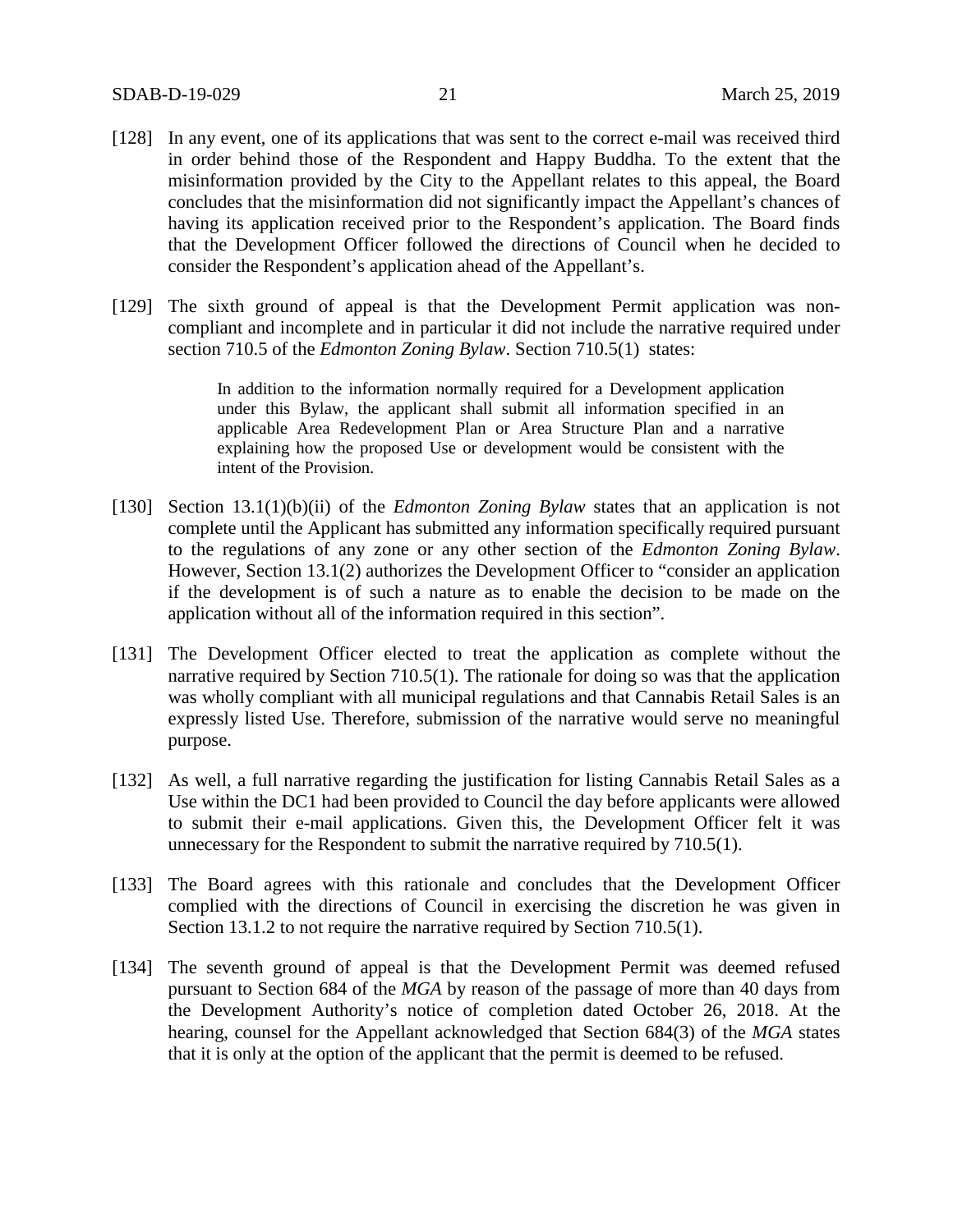- [135] Accordingly, since this option was never exercised, the Board does not need to deal with this ground of appeal.
- [136] It is to be noted that at no time did the Appellant allege that the Development Officer made any errors in concluding that the application of the Respondent fully complied with all of the applicable regulations. The Board finds that the Respondent's application for a Development Permit is fully compliant with all of the regulations in the *Edmonton Zoning Bylaw* and that the Development Officer followed the directions of Council when issuing the Development Permit.
- [137] For all of the above reasons the appeal is dismissed.

June

Mark Young, Presiding Officer Subdivision and Development Appeal Board

Board Members in Attendance: R. Handa, G. Harris, E. Solez, R. Hachigian